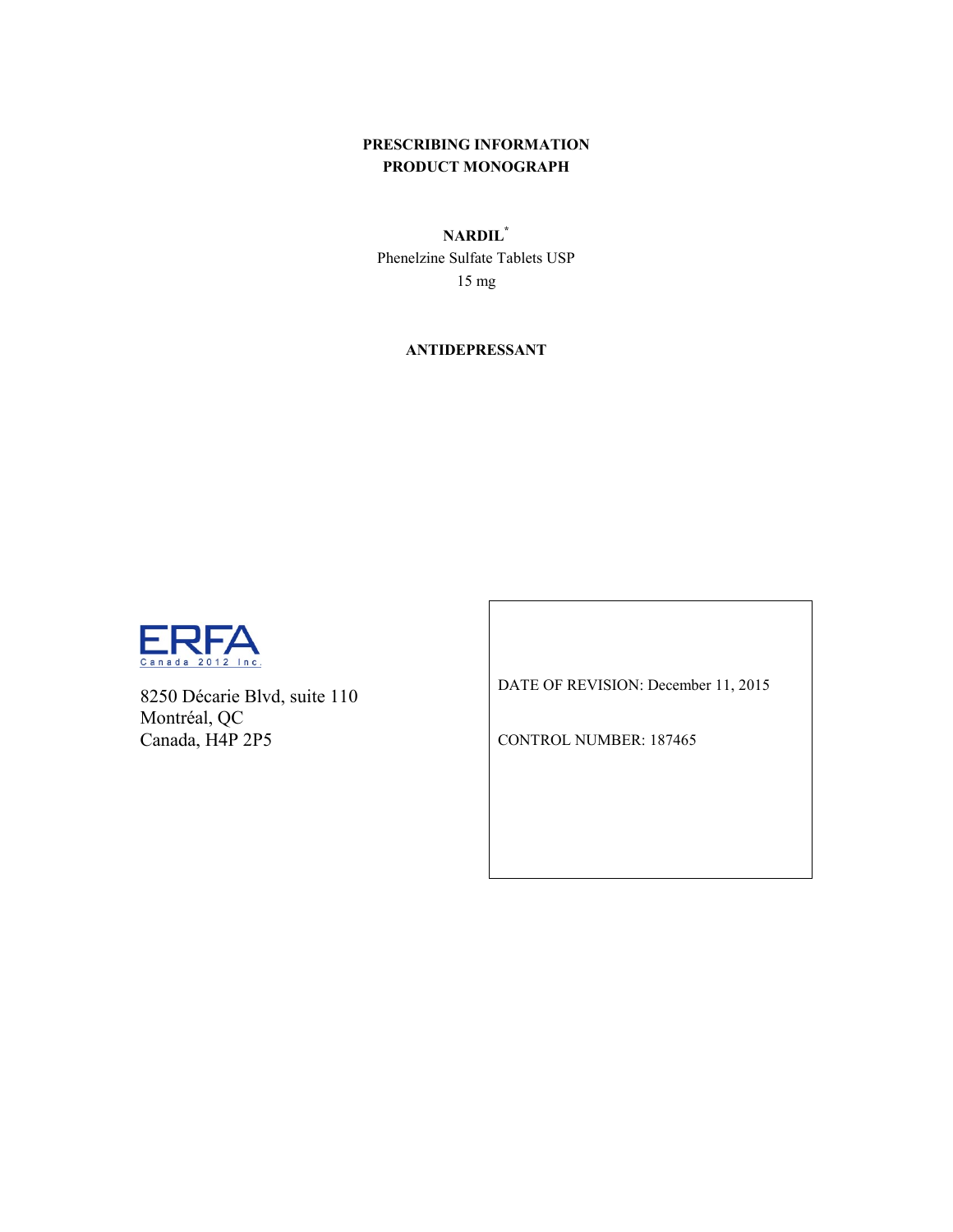### **PRODUCT MONOGRAPH**

### **NAME OF DRUG**

### **NARDIL\***

Phenelzine Sulfate Tablets USP

15 mg

### **PHARMACOLOGICAL CLASSIFICATION**

Antidepressant

### **ACTIONS AND CLINICAL PHARMACOLOGY**

NARDIL (phenelzine sulfate) is a potent monoamine oxidase (MAO) inhibitor. Monoamine oxidase is a complex enzyme system, widely distributed throughout the body. Drugs that inhibit monoamine oxidase in the laboratory are associated with a number of clinical effects. Thus, it is unknown whether MAO inhibition *per se*, other pharmacologic actions, or an interaction of both is responsible for the clinical effects observed.

All the currently employed MAO inhibitors are readily absorbed after oral administration. They are not given parenterally. These drugs produce maximal inhibition of MAO in biopsy samples from man within 5 to 10 days. However, although their biological activity is prolonged due to the characteristics of their interaction with the enzyme, their clinical efficacy appears to be reduced when given less frequently than once daily. In chronically treated phenelzine patients on 60 mg/day, steady-state trough and peak levels are between 1 and 10 ng/mL.

# **INDICATIONS AND CLINICAL USE**

NARDIL (phenelzine sulfate) is indicated in the treatment of depressed patients clinically characterized as "atypical", "nonendogenous" or "neurotic". These patients often have mixed anxiety and depression and phobic or hypochondriacal features. There is less conclusive evidence of its usefulness for severely depressed patients with endogenous features. NARDIL is indicated for patients who have failed to respond to the drugs more commonly used for these conditions.

### **CONTRAINDICATIONS**

NARDIL (phenelzine sulfate) is contraindicated in patients with known hypersensitivity to the drug or its ingredients, with pheochromocytoma, congestive heart failure, a history of liver disease, or abnormal liver function tests.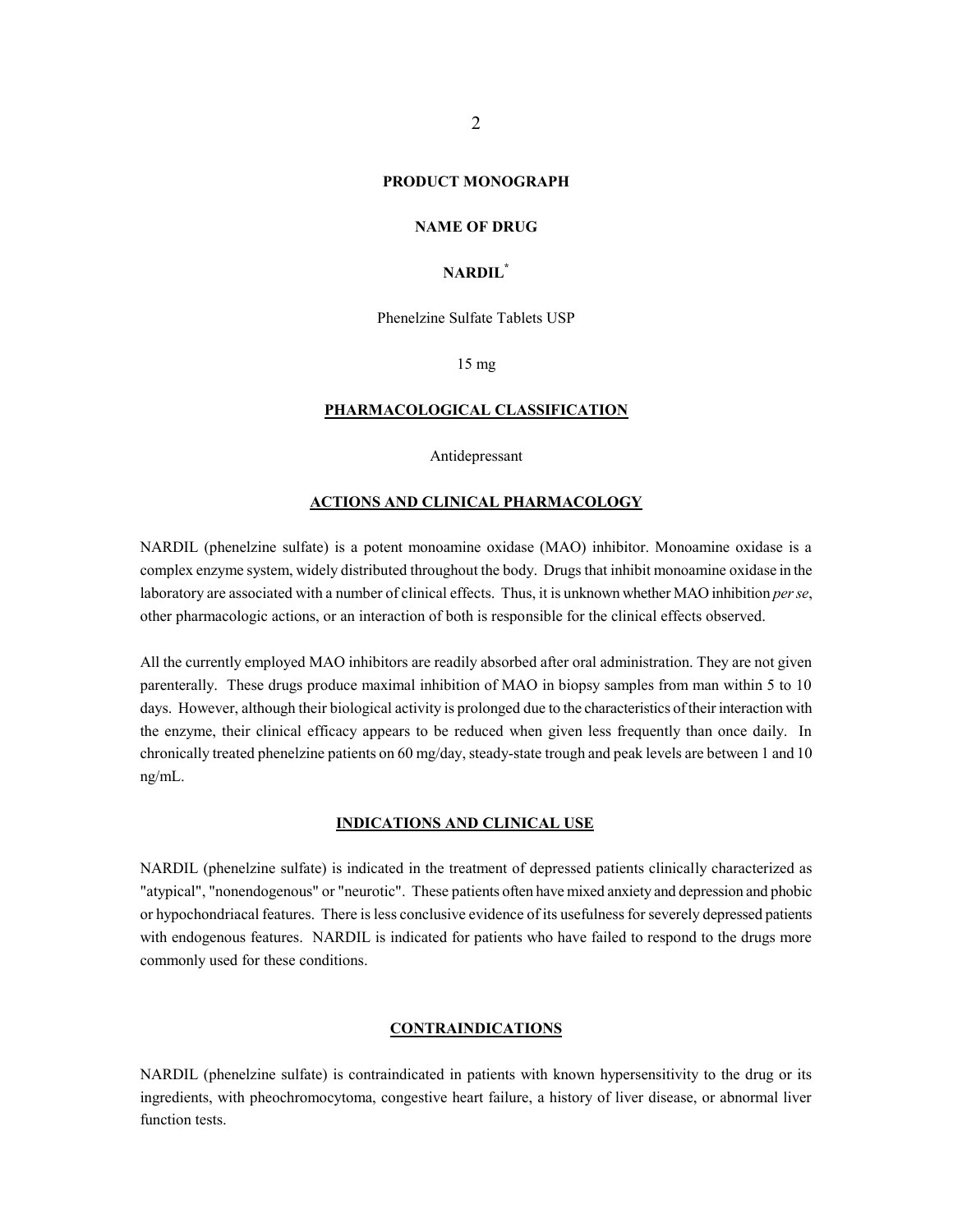The potentiation of sympathomimetic substances and related compounds by MAO inhibitors may result in hypertensive crises (see WARNINGS). Therefore, patients taking NARDIL should not be given sympathomimetic drugs (including amphetamines, cocaine, methylphenidate, dopamine, epinephrine and norepinephrine), or related compounds (including methyldopa, L-dopa, L-tryptophan, L-tyrosine and phenylalanine). Hypertensive crises during NARDIL therapy may also be caused by ingestion of foods with a high concentration of tyramine or dopamine. Therefore patients being treated with NARDIL should avoid high protein food that has undergone protein breakdown by ageing, fermentation, pickling, smoking, or bacterial contamination; patients should also avoid cheeses (especially aged varieties), pickled herring, beer, wine, liver, yeast extract (including brewer's yeast in large quantities), dry sausage (including Genoa salami, hard salami, pepperoni and Lebanon Bologna), pods of broad beans (Fava beans) and yogurt. Excessive amounts of caffeine or chocolate can also potentiate hypertensive reactions.

NARDIL should not be used in combination with dextromethorphan or with CNS depressants such as alcohol and certain narcotics. Excitation, seizures, delirium, hyperpyrexia, circulatory collapse, coma and death have been reported in patients receiving MAO inhibitor therapy, who have been given a single dose of meperidine. NARDIL should not be administered together with or in rapid succession to other MAO inhibitors or dibenzazepine derivative drugs or other antidepressant drugs (listed below), because HYPERTENSIVE CRISES and convulsive seizures, fever, marked sweating, excitation, delirium, tremor, coma and circulatory collapse may occur.

*MAO Inhibitors:* Moclobemide, procarbazine, tranylcypromine.

*Dibenzazepine Derivative or other Antidepressant Drugs:* Amitriptyline, amitriptyline and perphenazine, amoxapine, carbamazepine, clomipramine, cyclobenzaprine, desipramine, doxepin, imipramine, maprotiline, nortriptyline, protriptyline, trimipramine.

At least 10 days should elapse between the discontinuation of another MAO inhibitor and the institution of NARDIL therapy.

NARDIL should not be used in combination with buspirone hydrochloride, since several cases of elevated blood pressure have been reported in patients taking MAO inhibitors who were then given buspirone HCl. At least 10 days should elapse between the discontinuation of NARDIL and the institution of another antidepressant or buspirone HCl, or the discontinuation of another MAO inhibitor and the institution of NARDIL therapy.

The concurrent administration of an MAO inhibitor and bupropion HCl is contraindicated.

There have been reports of serious reactions (including hyperthermia, rigidity, myoclonic movements and death) when serotonin re-uptake inhibitors or venlafaxine have been combined with an MAO inhibitor. Therefore, NARDIL should not be used in combination with venlafaxine or serotonin re-uptake inhibitors. Allow at least five weeks between discontinuation of fluoxetine and initiation of NARDIL, and at least 10 days between discontinuation of NARDIL and initiation of fluoxetine or other serotonin re-uptake inhibitors. Before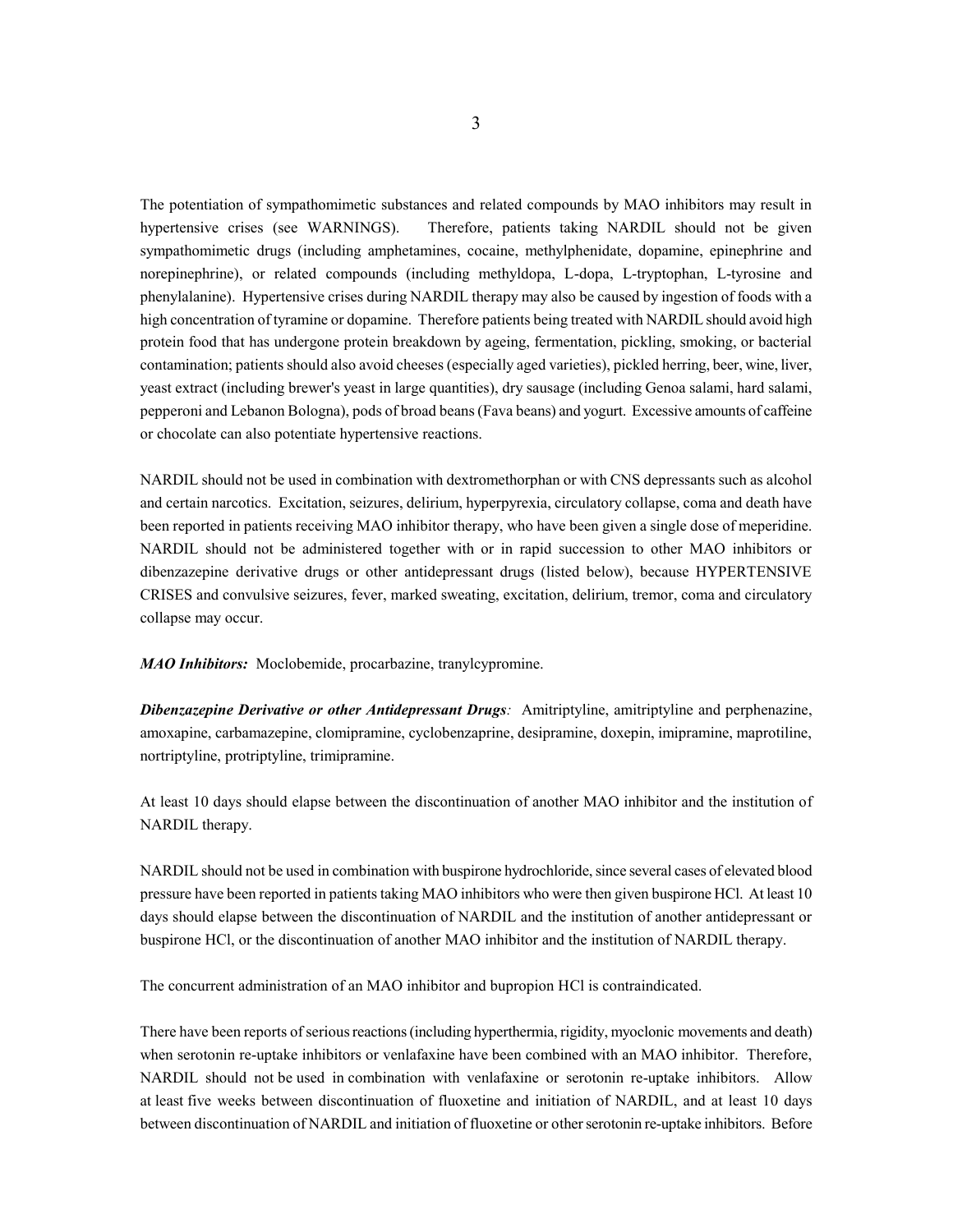initiating NARDIL treatment, after having used other serotonin re-uptake inhibitors, a sufficient amount of time must be allowed for clearance of the serotonin re-uptake inhibitor and its active metabolites.

The combination of MAO inhibitors and tryptophan has been reported to cause behavioural and neurologic symptoms including disorientation, confusion, amnesia, delirium, agitation, hypomanic signs, ataxia, myoclonus, hyperflexia, shivering, ocular oscillations and Babinski signs.

Patients taking NARDIL should not undergo elective surgery requiring general anaesthesia. Also, they should not be given cocaine or local anaesthesia containing sympathomimetic vasoconstrictors. The possible combined hypotensive effects of NARDIL and spinal anaesthesia should be kept in mind. NARDIL should be discontinued at least 10 days prior to elective surgery.

MAO inhibitors including NARDIL are contraindicated in patients receiving guanethidine or reserpine.

### **WARNINGS**

The most serious reactions to NARDIL (phenelzine sulfate) involve changes in blood pressure.

#### **Hypertensive Crises**

The most important reaction associated with NARDIL administration is the occurrence of hypertensive crises, which have sometimes been fatal. These crises are characterized by some or all of the following symptoms: occipital headache which may radiate frontally, palpitation, neck stiffness or soreness, nausea, vomiting, sweating (sometimes with fever and sometimes with cold, clammy skin), dilated pupils, and photophobia. Either tachycardia or bradycardia may be present and can be associated with constricting chest pain.

NOTE: Intracranial bleeding has been reported in association with the increase in blood pressure.

Blood pressure should be observed frequently to detect evidence of any pressor response in patients receiving NARDIL. Therapy should be discontinued immediately upon the occurrence of palpitation or frequent headaches during therapy.

### **Recommended treatment in hypertensive crisis**

If a hypertensive crisis occurs, NARDIL should be discontinued immediately and therapy to lower blood pressure instituted immediately. On the basis of present evidence, phentolamine is recommended. (The dosage reported for phentolamine is 5 mg intravenously). Care should be taken to administer this drug slowly in order to avoid producing an excessive hypotensive effect. Fever should be managed by means of external cooling.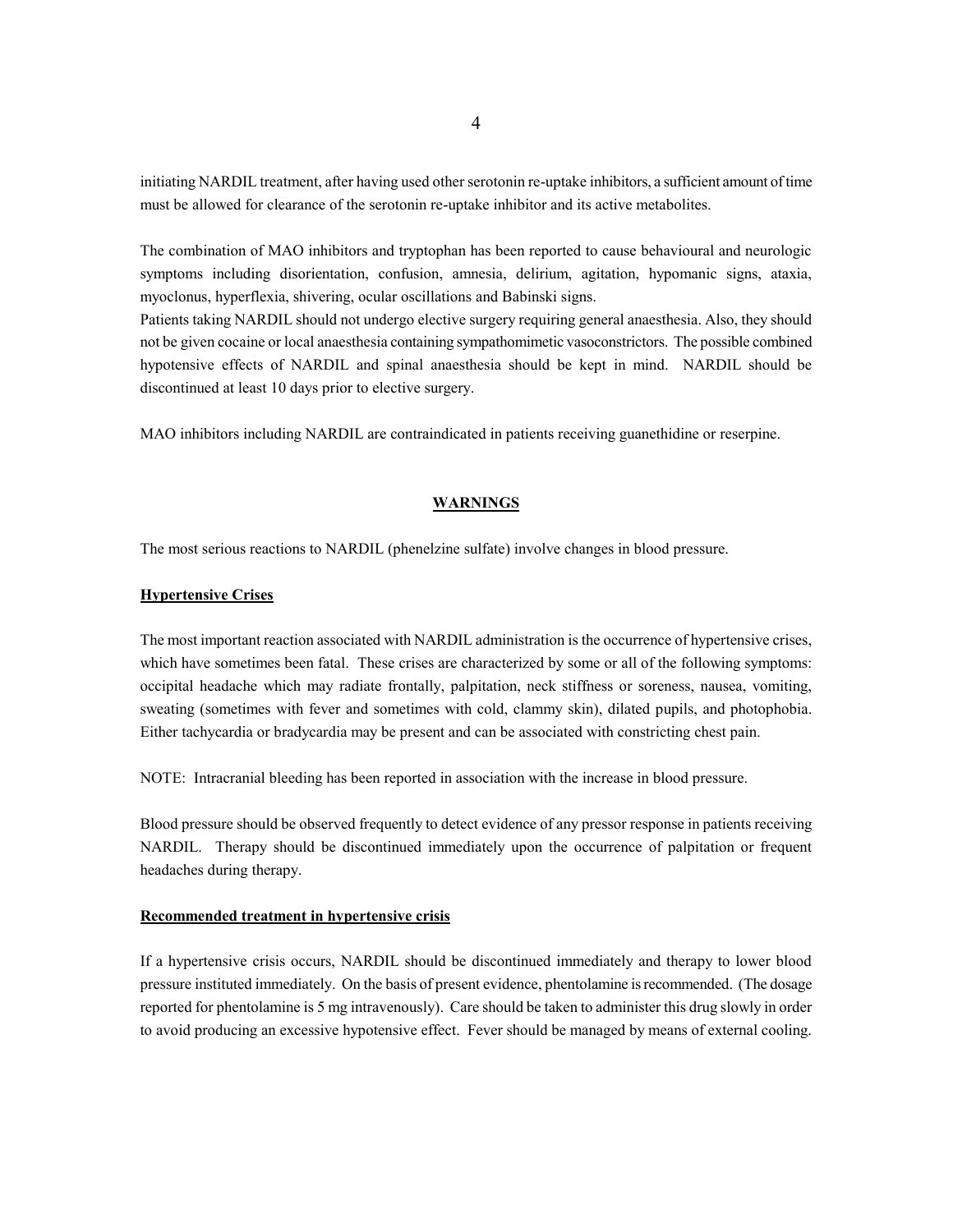### **Angle-Closure Glaucoma**

As with other antidepressants, NARDIL can cause mydriasis, which may trigger an angle-closure attack in a patient with anatomically narrow ocular angles. Healthcare providers should inform patients to seek immediate medical assistance if they experience eye pain, changes in vision or swelling or redness in or around the eye.

# **Information for the Patient**

All patients, should be warned that the following foods, beverages and medications (Tables 1 and 2) must be avoided while taking NARDIL, and for two weeks after discontinuing use:

| Table 1. Foods and Beverages to Avoid During NARDIL Therapy |                                                                                                                           |  |  |
|-------------------------------------------------------------|---------------------------------------------------------------------------------------------------------------------------|--|--|
| <b>MEAT AND FISH:</b>                                       | Pickled herring, liver, dry sausage (including Genoa salami, hard salami,<br>pepperoni and Lebanon bologna)               |  |  |
| <b>VEGETABLES:</b>                                          | Broad bean pods (Fava beans) and sauerkraut                                                                               |  |  |
| DAIRY PRODUCTS:                                             | Cheese, yogurt (cottage cheese and cream cheese are allowed)                                                              |  |  |
| BEVERAGES:                                                  | Beer and wine, alcohol-free and reduced-alcohol beer and wine products                                                    |  |  |
| MISCELLANEOUS:                                              | Yeast extract (including brewer's yeast in large quantities), meat extract,<br>excessive amounts of chocolate or caffeine |  |  |

### **Table 1. Foods and Beverages to Avoid During NARDIL Therapy**

Patients being treated with NARDIL should also avoid any spoiled or improperly refrigerated, handled or stored protein-rich foods such as meats, fish and dairy products, including foods that may have undergone protein breakdown by ageing, pickling, fermentation, or smoking to improve flavour.

|    | Table 2. OTC Medications to Avoid During NARDIL Therapy                   |
|----|---------------------------------------------------------------------------|
|    | Cold and cough preparations (including those containing dextromethorphan) |
| 2. | Nasal decongestants (tablets, drops or spray)                             |
|    | Hay-fever medications                                                     |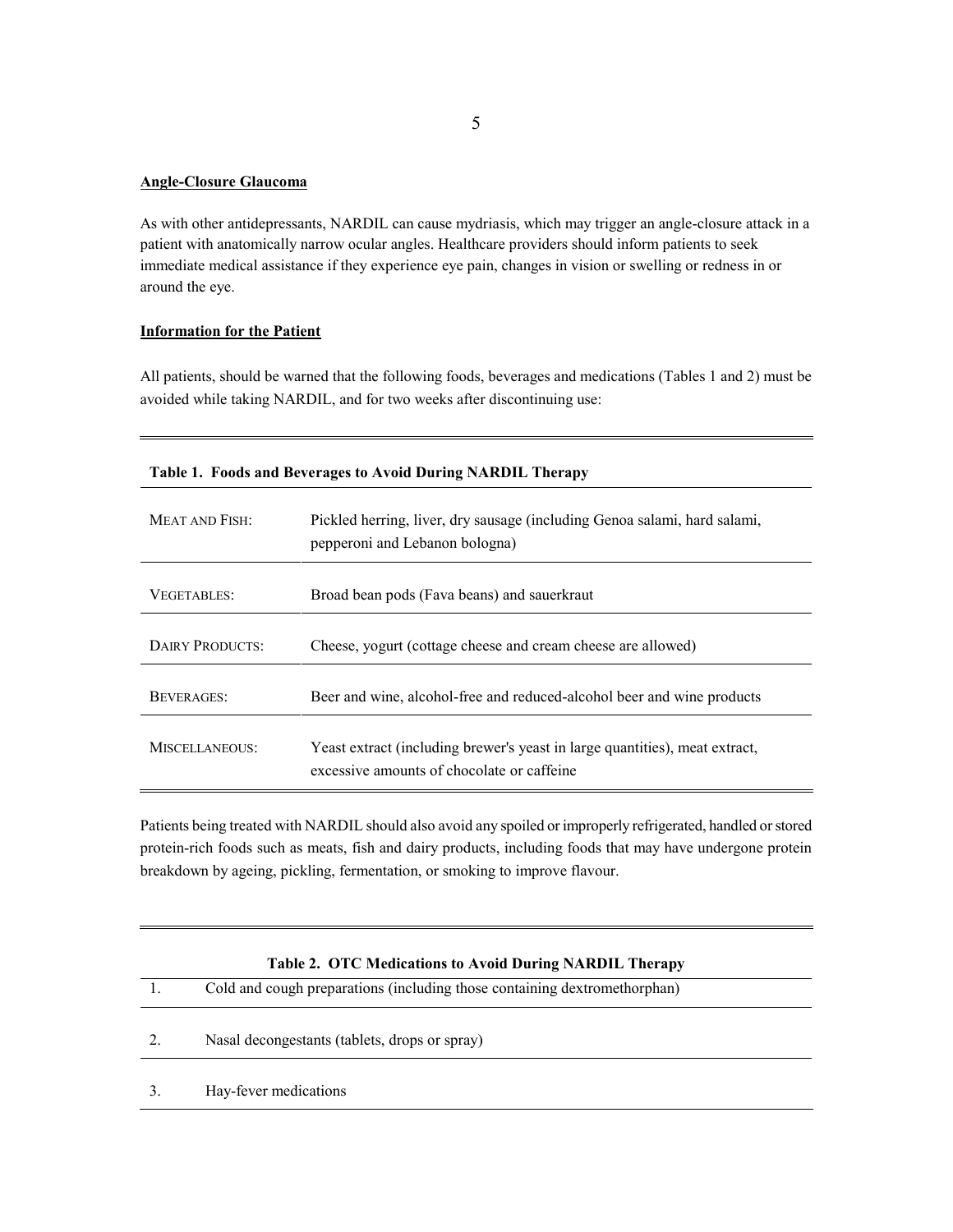| $\overline{4}$ . | Sinus medications                    |
|------------------|--------------------------------------|
| 5.               | Asthma inhalant medications          |
|                  |                                      |
| 6.               | Anti-appetite medicines              |
|                  |                                      |
| 7.               | Weight-reducing preparations         |
|                  |                                      |
| 8.               | L-tryptophan containing preparations |

Certain prescription drugs should be avoided. Therefore, patients under the care of another physician or dentist, should inform him/her that they are taking NARDIL.

Patients should be warned that the use of the above foods, beverages or medicines may cause a reaction characterized by headache and other serious symptoms due to a rise in blood pressure, with the exception of dextromethorphan, which may cause reactions similar to those seen with meperidine.

Patients should be instructed to report promptly the occurrence of headache or other unusual symptoms.

#### **PRECAUTIONS**

### **General**

In depressed patients, the possibility of suicide should always be considered and adequate precautions taken. It is recommended that careful observation of patients undergoing NARDIL (phenelzine sulfate) treatment be maintained until control of depression is achieved. If necessary, additional measures (ECT, hospitalization, etc.) should be instituted.

All patients undergoing treatment with NARDIL should be closely followed for symptoms of postural hypotension. Hypotensive side effects have occurred in hypertensive as well as normal and hypotensive patients. Blood pressure usually returns to pretreatment levels rapidly when the drug is discontinued or the dosage is reduced.

Because the effect of NARDIL on the convulsive threshold may be variable, adequate precautions should be taken when treating epileptic patients.

Of the more severe side effects that have been reported with any consistency, hypomania has been the most common. This reaction has been largely limited to patients in whom disorders characterized by hyperkinetic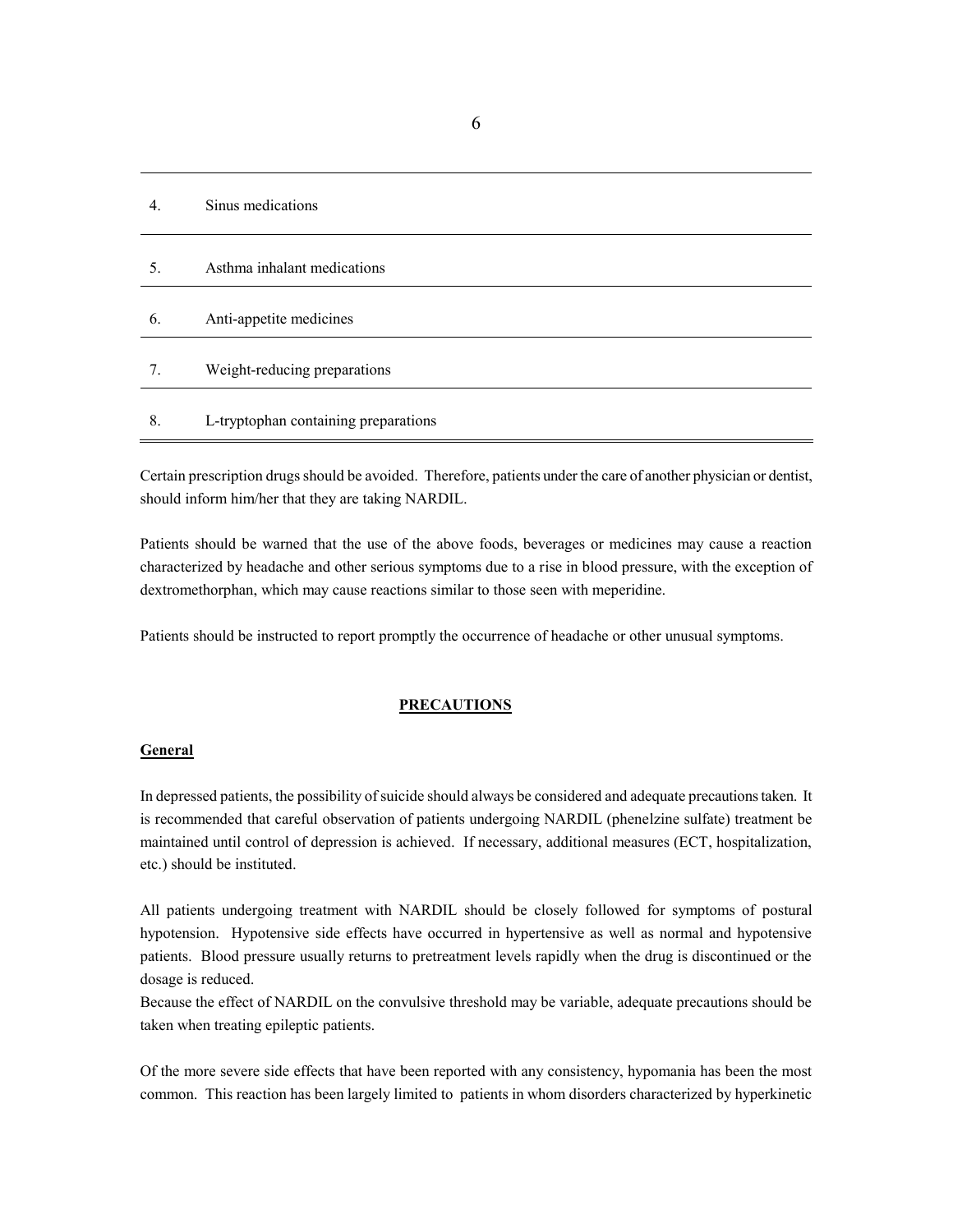symptoms coexist with, but are obscured by, depressive effect; hypomania usually appears as depression improves. If agitation is present, it may be increased with NARDIL. Hypomania and agitation have been reported at higher than recommended doses, or following long-term therapy.

NARDIL may cause excessive stimulation in schizophrenic patients; in manic-depressive states it may result in a swing from a depressive to a manic phase.

MAO inhibitors, including NARDIL, potentiate hexobarbital hypnosis in animals. Therefore, barbiturates should be given at a reduced dose with NARDIL.

MAO inhibitors inhibit the destruction of serotonin and norepinephrine, which are believed to be released from tissue stores by rauwolfia alkaloids. Accordingly, caution should be exercised when rauwolfia is used concomitantly with an MAO inhibitor, including NARDIL.

There is conflicting evidence as to whether or not MAO inhibitors affect glucose metabolism or potentiate the effect of hypoglycemic agents. This should be kept in mind if NARDIL is administered to diabetic patients.

NARDIL, as with other hydrazine derivatives has been reported to induce pulmonary and vascular tumours in an uncontrolled lifetime study in mice.

### **Drug Interactions**

NARDIL should be used with caution in combination with antihypertensive drugs, including thiazide diuretics and ß-blockers, since exaggerated hypotension may result.

See CONTRAINDICATIONS and WARNINGS for additional drug interactions.

### **Use in Pregnancy**

The safe use of NARDIL during pregnancy or lactation has not been established. The potential benefit of this drug, if used during pregnancy, lactation, or in women of childbearing age, should be weighed against the possible hazard to the mother or fetus.

### **Lactation**

The safe use of NARDIL during lactation has not been established. There are insufficient adequate and wellcontrolled studies in lactating women. Therefore, NARDIL should be used in lactating women only if clearly needed. It is not known whether this drug is excreted in human milk. Because many drugs are excreted in human milk and because of the potential for serious adverse reactions in nursing infants to NARDIL, a decision should be made whether to discontinue the drug, taking into account the importance of the drug to the mother, or to discontinue nursing.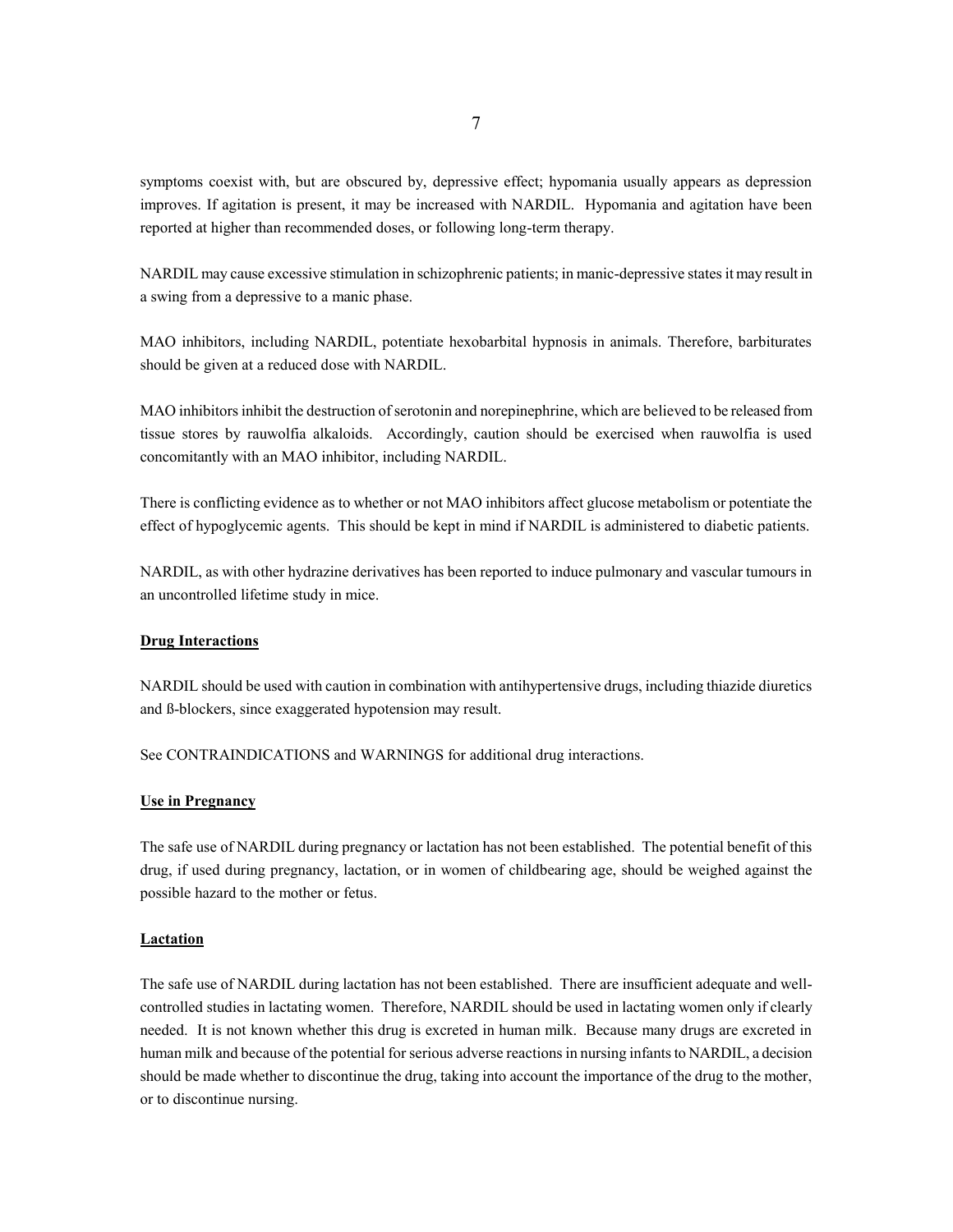### **Use in Children**

NARDIL is not recommended for patients under 16 year of age since there are no controlled studies of safety in this age group.

### **ADVERSE REACTIONS**

NARDIL (phenelzine sulfate) is a potent inhibitor of monoamine oxidase. Because this enzyme is widely distributed throughout the body, diverse pharmacologic effects may be expected to occur. When they occur, such effects tend to be mild to moderate in severity (see below), often subside with continuing treatment, and may be minimized by adjusting dosage; rarely is it necessary to institute counteracting measures or to discontinue NARDIL.

Common side effects include:

*Nervous System:* Dizziness, headache, drowsiness, sleep disturbances (including insomnia and hypersomnia), weakness and fatigue, tremors, twitching, myoclonic movements and hyperreflexia.

*Gastrointestinal:*Constipation, dry mouth, GI disturbances, elevated serum transaminases (without accompanying signs and symptoms).

*Metabolic:* Weight gain.

*Cardiovascular:* Postural hypotension, edema.

*Genitourinary:* Sexual disturbances, i.e., anorgasmia, ejaculatory disturbances and impotence.

Less common mild to moderate side effects (some of which have been reported in a single patient or by a single physician), include:

*Nervous System:*Jitteriness, palilalia, euphoria, nystagmus, paresthesias.

*Genitourinary:* Urinary retention.

*Metabolic:* Hypernatremia.

*Dermatologic:* Pruritus, skin rash, sweating.

*Special Senses:* Blurred vision, glaucoma.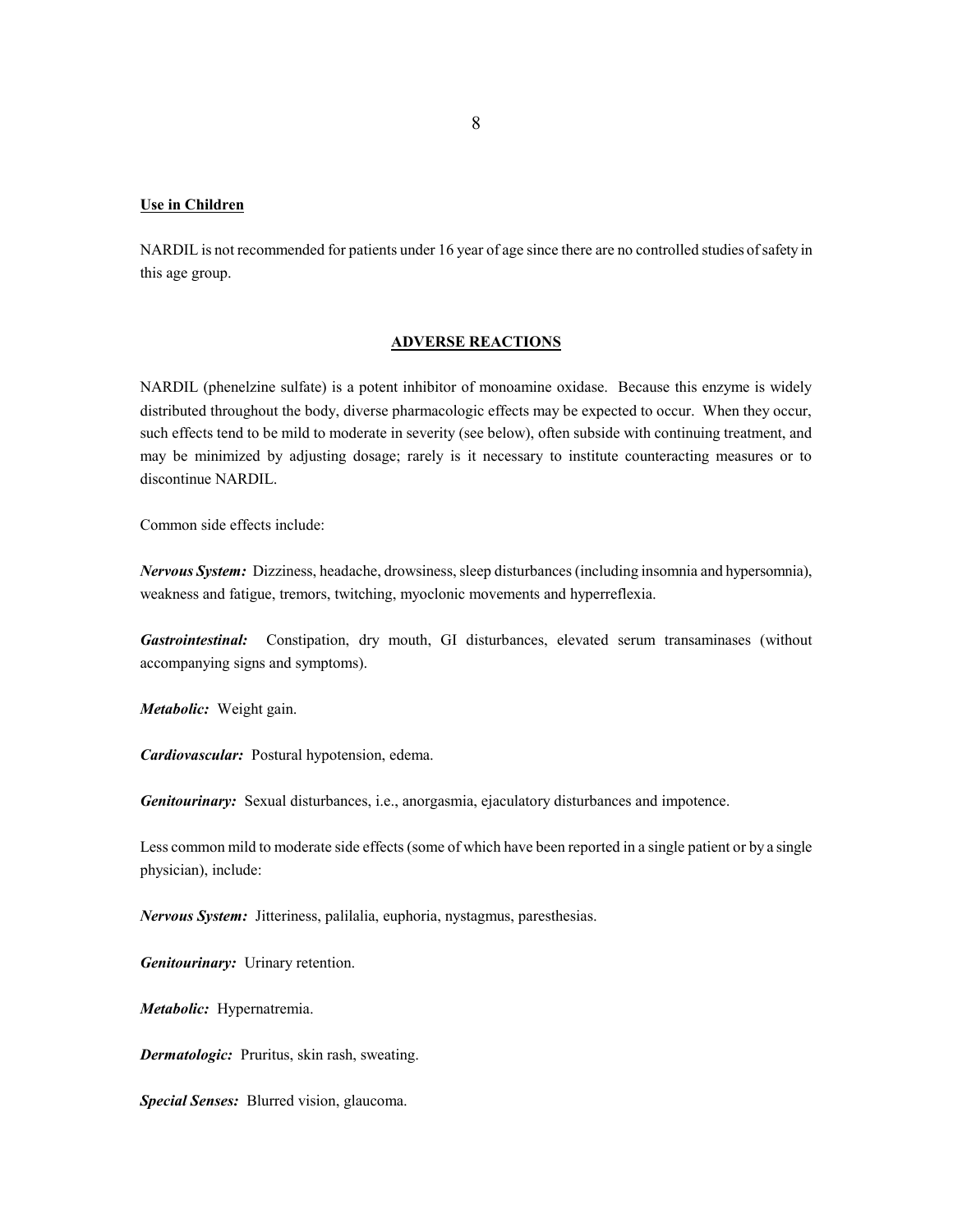Although reported less frequently, and sometimes only once, additional severe side effects include:

*Nervous System:* Ataxia, shock-like coma, toxic delirium, manic reaction, convulsions, acute anxiety reaction, precipitation of schizophrenia, transient respiratory and cardiovascular depression following ECT.

*Gastrointestinal:* To date, fatal progressive necrotizing hepatocellular damage has been reported in a very few patients. Reversible jaundice.

*Hematologic:*Leukopenia.

*Immunologic:* Lupus-like syndrome

*Metabolic:* Hypermetabolic syndrome (which may include, but is not limited to, hyperpyrexia, tachycardia, tachypnea, muscular rigidity, elevated CK levels, metabolic acidosis, hypoxia, coma, and may resemble an overdose).

*Respiratory:* Edema of the glottis.

*Other:* Fever associated with increased muscle tone

Withdrawal may be associated with nausea, vomiting and malaise.

An uncommon withdrawal syndrome following abrupt withdrawal of NARDIL has been infrequently reported. Signs and symptoms of this syndrome generally commence 24 to 72 hours after drug discontinuation and may range from vivid nightmares with agitation to frank psychosis and convulsions. This syndrome generally responds to reinstitution of low-dose NARDIL therapy followed by cautious downward titration and discontinuation.

#### **SYMPTOMS AND TREATMENT OF OVERDOSAGE**

NOTE: For management of hypertensive crises, see WARNINGS. Accidental or intentional overdosage may be more common in patients who are depressed. It should be remembered that multiple drugs and/or alcohol may have been ingested.

Depending on the amount of overdosage with NARDIL (phenelzine sulfate), a varying and mixed clinical picture may develop, including signs and symptoms of central nervous system and cardiovascular stimulation and/or depression. Signs and symptoms may be absent or minimal during the initial 12-hour period following ingestion and may develop slowly thereafter, reaching a maximum in 24 to 48 hours. Death has been reported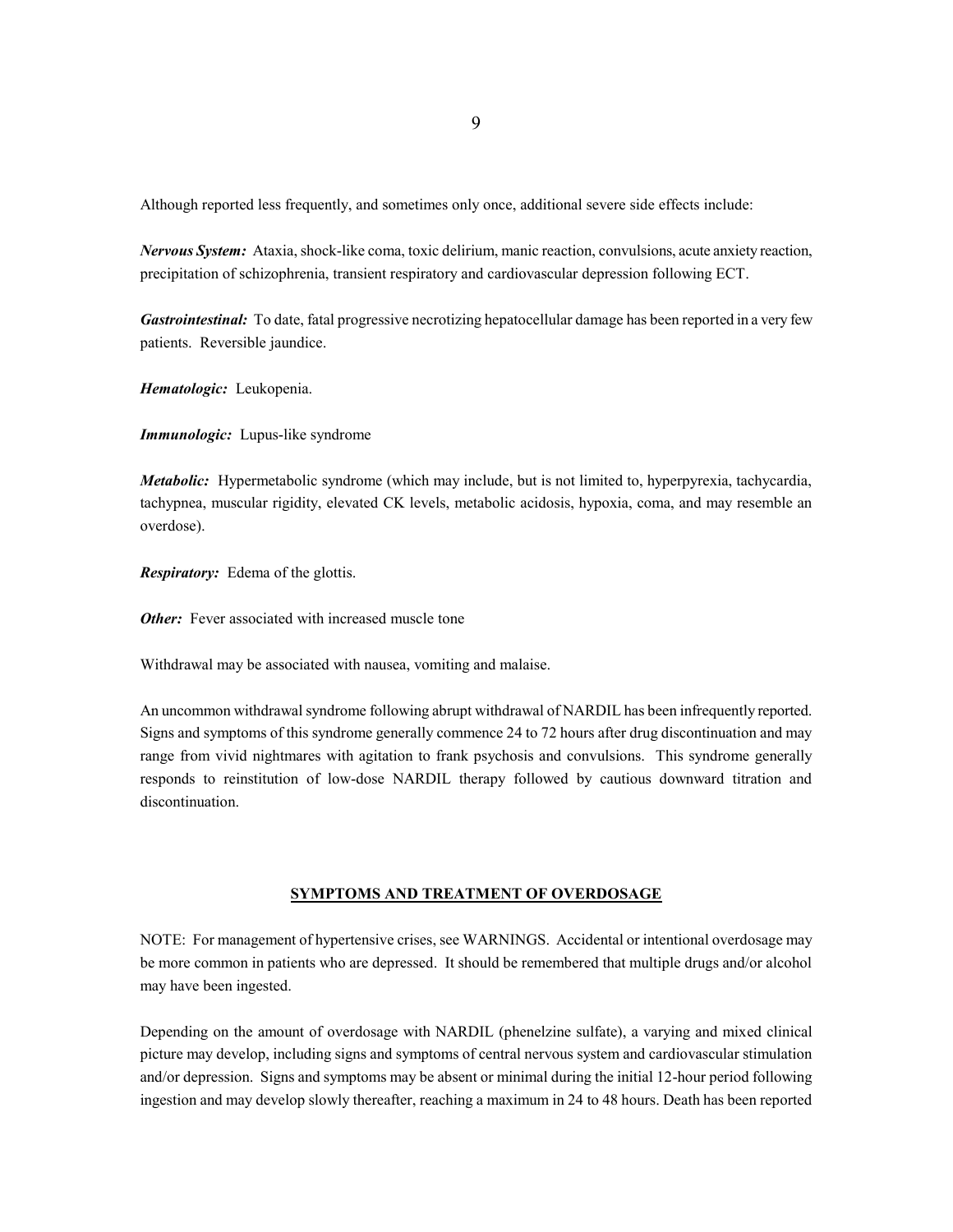following overdosage. Therefore, immediate hospitalization, with continuous patient observation and monitoring throughout this period, is essential.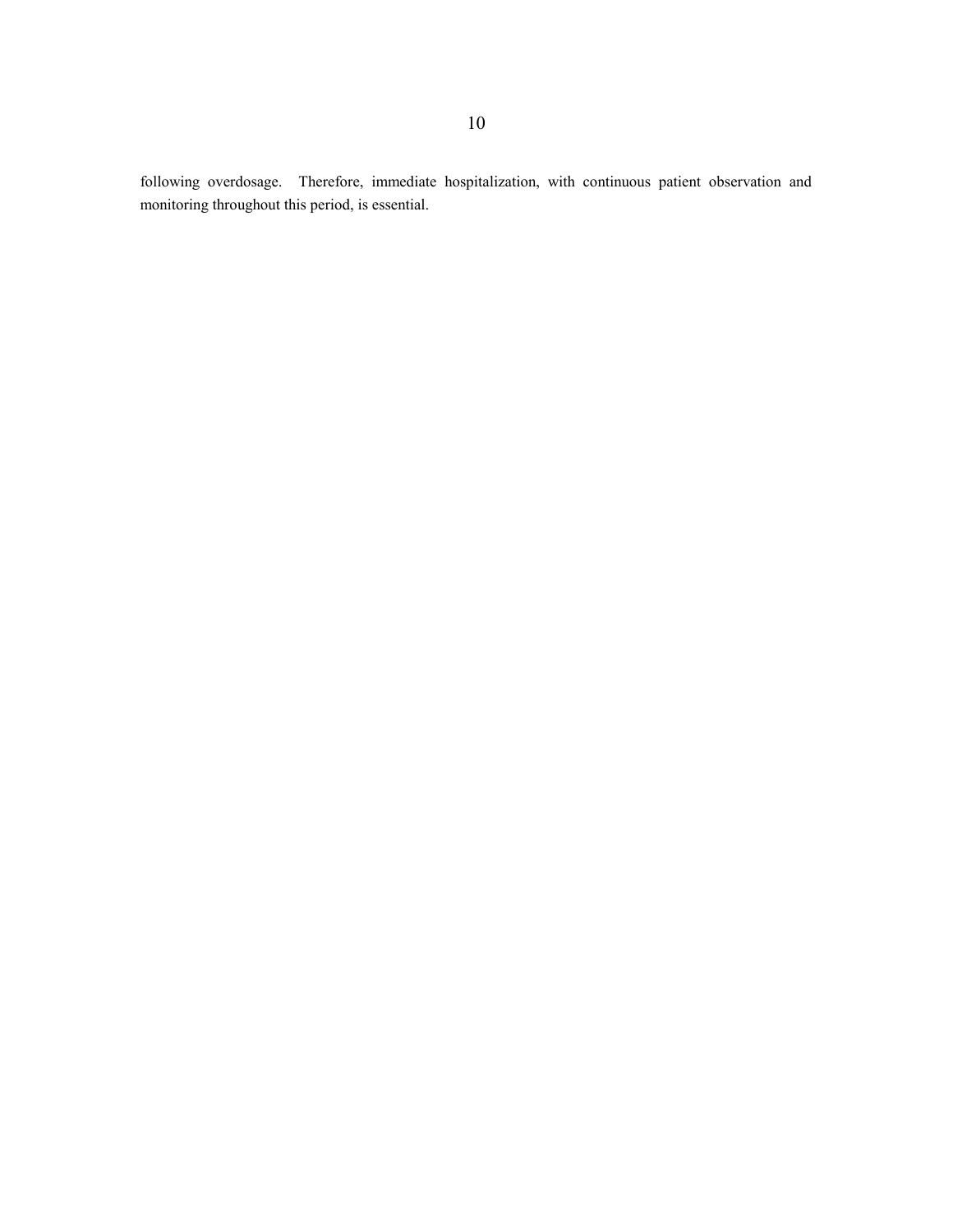Signs and symptoms of overdosage may include, alone or in combination, any of the following: drowsiness, dizziness, faintness, irritability, hyperactivity, agitation, severe headache, hallucinations, trismus, opisthotonos, rigidity, convulsions and coma, rapid and irregular pulse, hypertension, hypotension and vascular collapse, precordial pain, respiratory depression and failure, hyperpyrexia, diaphoresis, and cool, clammy skin.

Intensive symptomatic and supportive treatment may be required. Induction of emesis or gastric lavage with instillation of charcoal slurry may be helpful in early poisoning, provided the airway has been protected against aspiration. Signs and symptoms of central nervous system stimulation, including convulsions, should be treated with diazepam, given slowly intravenously. Phenothiazine derivatives and central nervous system stimulants should be avoided. Hypotension and vascular collapse should be treated with intravenous fluids, and if necessary, blood pressure titration with an intravenous infusion of dilute pressor agent. It should be noted that adrenergic agents may produce a markedly increased pressor response.

Respiration should be supported by appropriate measures, including management of the airway, use of supplemental oxygen, and mechanical ventilatory assistance, as required.

Body temperature should be monitored closely. Intensive management of hyperpyrexia may be required. Maintenance of fluid and electrolyte balance is essential.

There are no data on the lethal dose in man. The pathophysiologic effects of massive overdosage may persist for several days, since the drug acts by inhibiting physiologic enzyme systems. With symptomatic and supportive measures, recovery from mild overdosage may be expected within 3 to 4 days.

Hemodialysis, peritoneal dialysis, and charcoal hemoperfusion may be of value in massive overdosage, but sufficient data are not available to recommend their routine use in these cases.

Toxic blood levels of phenelzine have not been established, and assay methods are not practical for clinical or toxicological use.

# **DOSAGE AND ADMINISTRATION**

*Initial Dose:* The usual starting dose for NARDIL (phenelzine sulfate) is one tablet (15 mg) three times a day.

*Early Phase Treatment:* Dosage should be increased to at least 60 mg per day at a fairly rapid pace consistent with patient tolerance. It may be necessary to increase dosage up to 90 mg per day to obtain sufficient MAO inhibition. Many patients do not show a clinical response until treatment at 60 mg has been continued for at least 4 weeks.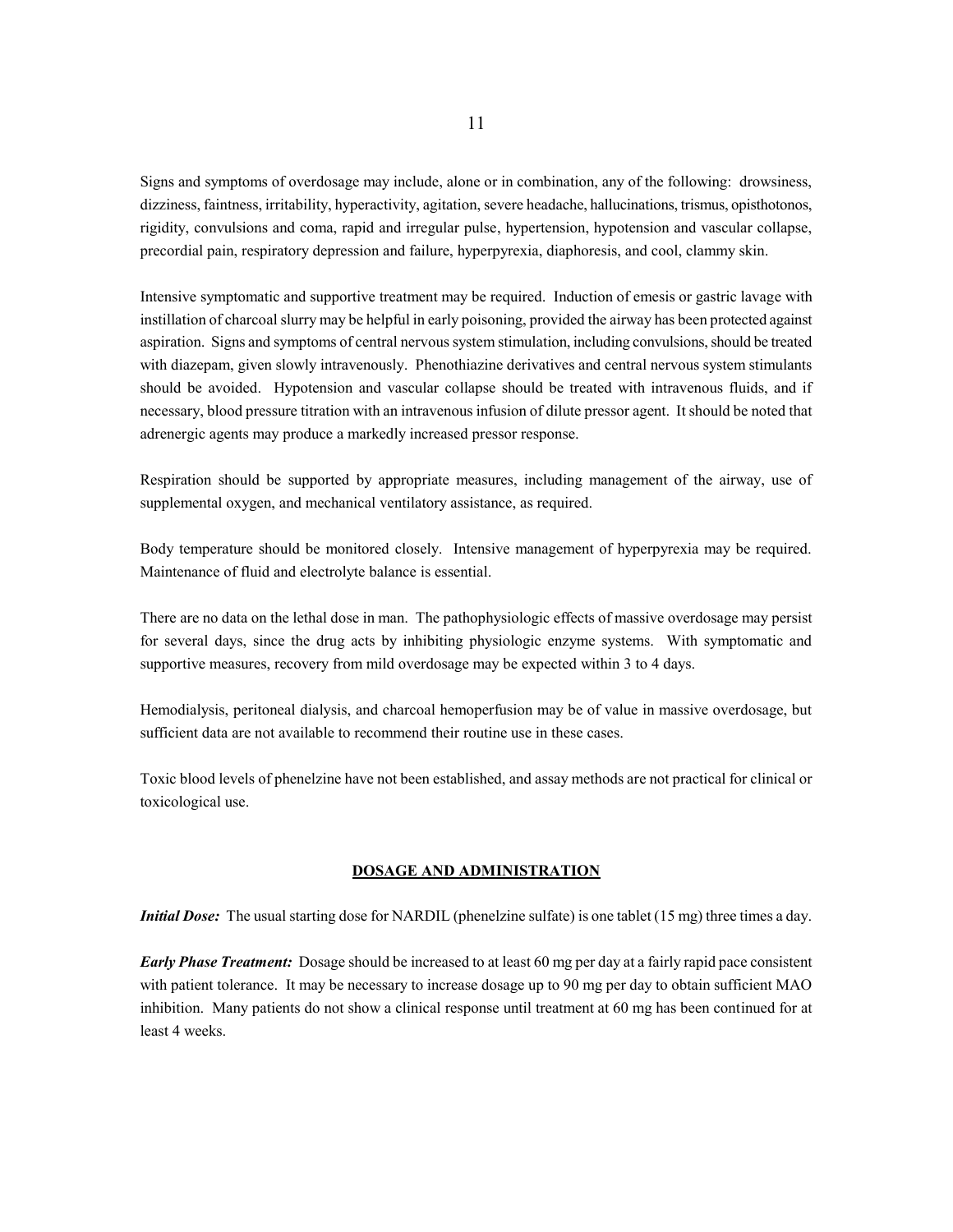*Maintenance Dose:* After maximum benefit from NARDIL is achieved, dosage should be reduced slowly over several weeks. Maintenance dose may be as low as 1 tablet, 15 mg a day or every other day, and should be continued for as long as is required.

### **PHARMACEUTICAL INFORMATION**

# **Drug Substance**

- PROPER NAME: Phenelzine Sulfate
- CHEMICAL NAME: 2-Phenylethylhydrazine Sulfate

CHEMICAL STRUCTURE:



MOLECULAR FORMULA:  $C_8H_{12}N_2^{\bullet}H_2SO_4$ 

MOLECULAR WEIGHT: 234.27

DESCRIPTION: Phenelzine sulfate is a hydrazine derivative. It is a white to yellowish powder with a characteristic odour. It is freely soluble in water and has a melting point of 164-168°C.

### **Composition**

Each film coated tablet contains phenelzine sulfate, equivalent to 15 mg of phenelzine base. Inactive ingredients include: crosscarmellose sodium, editate disodium, magnesium stearate, mannitol, opadry orange, povidone.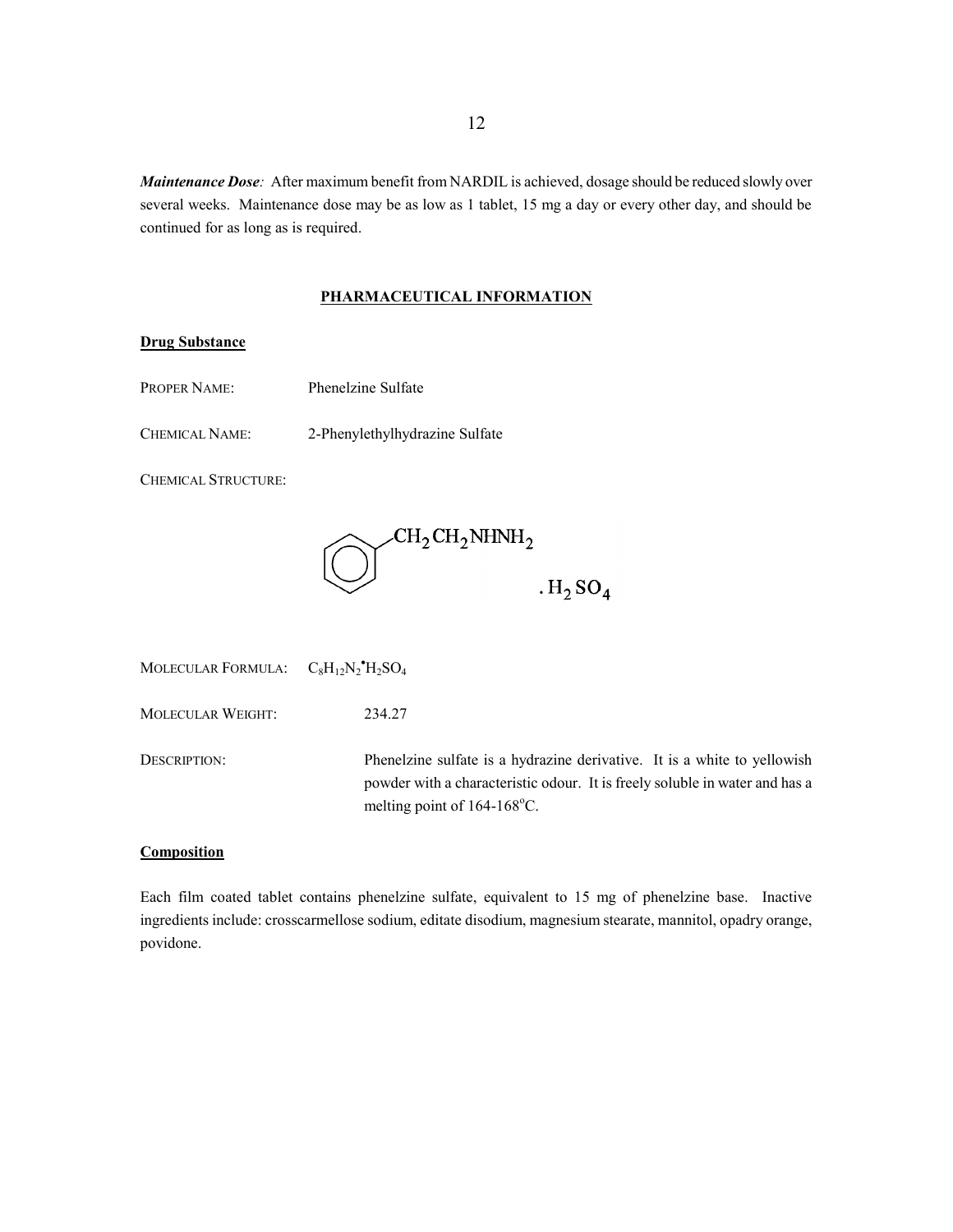### **Stability and Storage Recommendations**

Store at controlled room temperature 15 - 30°C. Protect from heat and moisture.

### **AVAILABILITY**

NARDIL is available as orange, biconvex, film-coated tablets engraved with "PD 270", in bottles of 60. Each tablet contains phenelzine sulfate, equivalent to 15 mg of phenelzine base.

### **PHARMACOLOGY**

The pharmacologic properties of NARDIL (phenelzine sulfate) are similar to other MAO inhibitors (nialamide and tranylcypromine). The drug does not appear to potentiate the cardiovascular action of epinephrine or serotonin; however, it has a hypotensive action. In reserpinized-cats, MAO inhibitors are antagonists for almost all activities of this neuroleptic; sometimes, there is even a reversal of effect, i.e. the sedative effect of reserpine is replaced by hyperexcitability. Other central effects exhibited by MAO inhibitors include an increase in spontaneous motor activity in mice and rats. In addition, the conditioned avoidance response is generally diminished or blocked, whereas the escape response is unaffected. Phenelzine has little effect on the potentiation of hexobarbital narcosis in mice.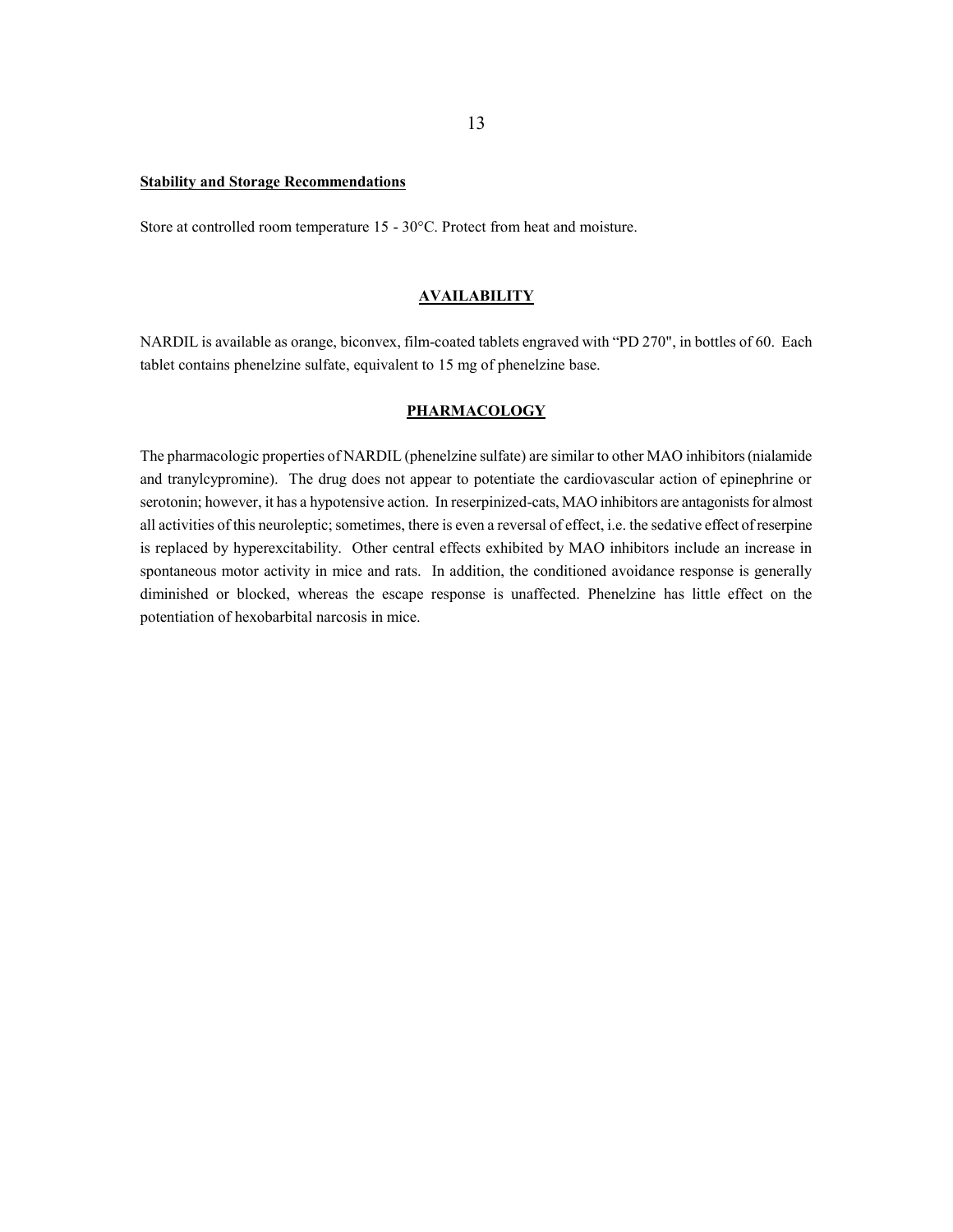### **TOXICOLOGY**

| <b>Species</b> | <b>Route of Administration</b> | <b>Median Lethal Dose</b><br>(mg/kg) |
|----------------|--------------------------------|--------------------------------------|
| Mouse          | Oral<br>IV                     | 156<br>157                           |
| Rat            | Oral                           | 210                                  |

The median lethal dose of phenelzine is reported to be as follows:

Phenelzine sulfate, as with other hydrazine derivatives, has been reported to exhibit tumorigenic action in laboratory animals. Lifelong administration of phenelzine in drinking water of random-bred Swiss albino mice gave rise to pulmonary and vascular tumours. The lung tumour incidence rose from 21% to 56% in females and from 23% to 36% in males, while the vascular tumour incidence increased from 5% to 44% in females and from 6% to 8% in males, as compared with the untreated controls. However, the induction of pulmonary tumour in mice (mainly adenomas) cannot be considered as representative of tumorigenicity in other species.

Doses of NARDIL in pregnant mice, well exceeding the maximum recommended human dose, have caused a significant decrease in the number of viable offspring per mouse. In addition, the growth of young dogs and rats has been retarded by doses exceeding the maximum human dose.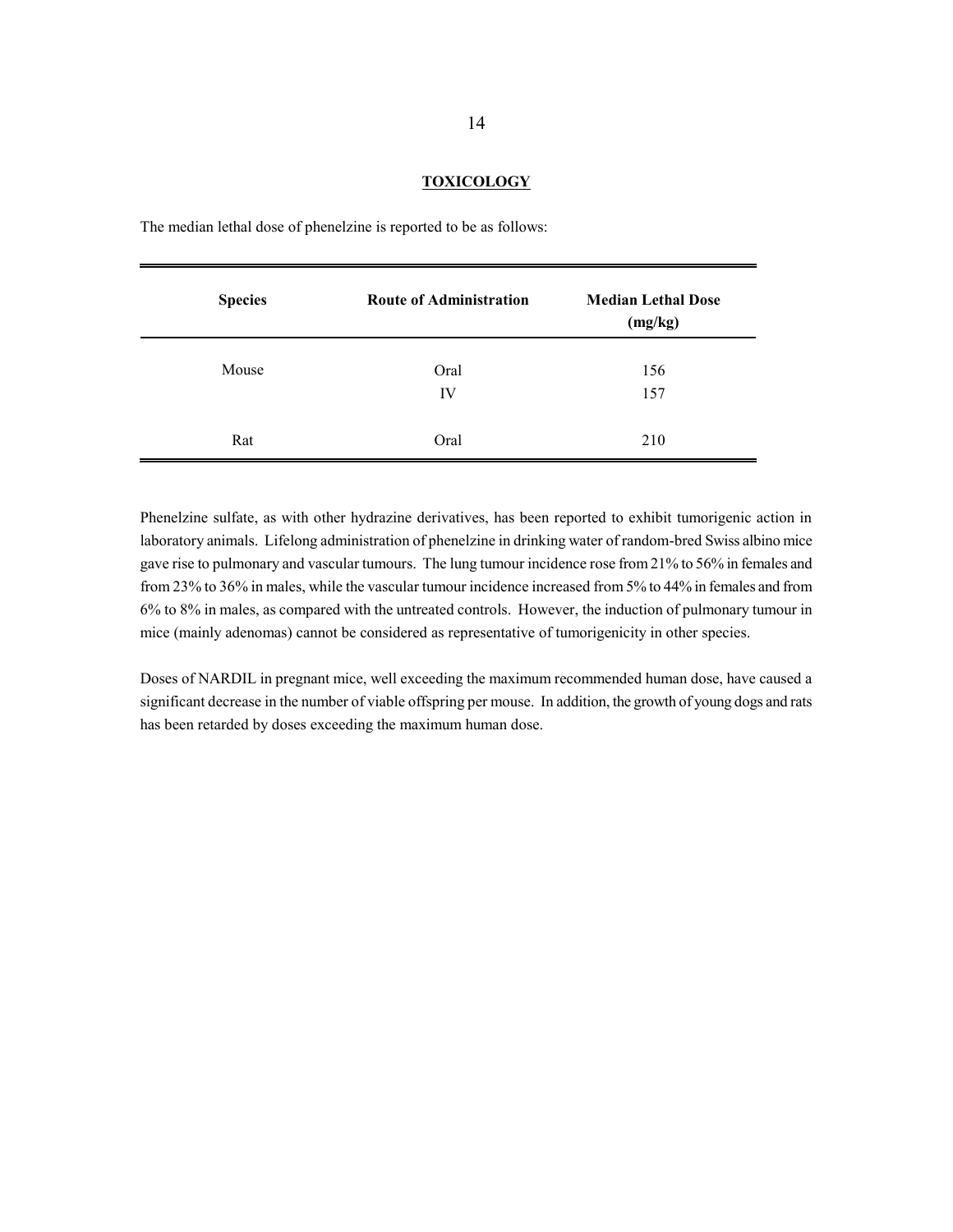### **BIBLIOGRAPHY**

- 1. Bresnahan D, Pandey G, Janicak P, et al. MAO inhibition and clinical response in depressed patients treated with phenelzine. J Clin Psychiatry 1990;51:47-50.
- 2. Brown C, Bryant S. Monoamine oxidase inhibitors: Safety and efficacy issues. Drug Intelligence Clin Pharm 1988;22:232-235.
- 3. Buigues J, Vallejo J. Therapeutic response to phenelzine in patients with panic disorder and agoraphobia with panic attacks. J Clin Psychiatry 1987;48:55-59.
- 4. Davidson J, Zung W, Walker J. Practical aspects of MAO inhibitor therapy. J Clin Psychiatry 1984;45:81-84.
- 5. Feighner J, Boyer W, Tyler D, et al. Adverse consequences of fluoxetine-MAOI combination therapy. J Clin Psychiatry 1990;51:222-225.
- 6. Georgotas A, Friedman E, McCarthy M et al. Resistant geriatric depresssions and therapeutic response to monoamine oxidase inhibitors. Biological Psychiatry 1983;18:195-205.
- 7. Georgotas A, McCue R, Cooper T. A placebo-controlled comparison of nortriptyline and phenelzine in maintenance therapy of elderly depressed patients. Arch Gen Psychiatry 1989;46:783-786.
- 8. Goodman and Gilman's The Pharmacological Basis of Therapeutics, Eighth Edition, 1990; Chapter 18: Drugs and the Treatment of Psychiatric Disorders, p. 415.
- 9. Harrison W, McGrath P, Stewart J, et al. MAOIs and hypertensive crises: The role of OTC drugs. J Clin Psychiatry 1989;50:64-65.
- 10. Harrison W, Rabkin J, Stewart J, et al. Phenelzine for chronic depression: A study of continuation treatment. J Clin Psychiatry 1986;47:346-349.
- 11. Kosten T, Frank J, Dan E, et al. Pharmacotherapy for posttraumatic stress disorder using phenelzine or imipramine. J Nerv Ment Dis 1991;179:366-370.
- 12. Liebowitz M, Hollander E, Schneier F, et al. Reversible and irreversible monoamine oxidase inhibitors in other psychiatric disorders. Acta Psychiatr Scand 1990;82(Suppl 360):29-34.
- 13. Liebowitz M, Quitkin F, Stewart J, et al. Phenelzine versus imipramine in atypical depression. Arch Gen Psychiatry 1984;41:669-677.
- 14. McCabe B, Tsuang M. Dietary consideration in MAO inhibitor regimens. J Clin Psychiatry 1982;43:178-181.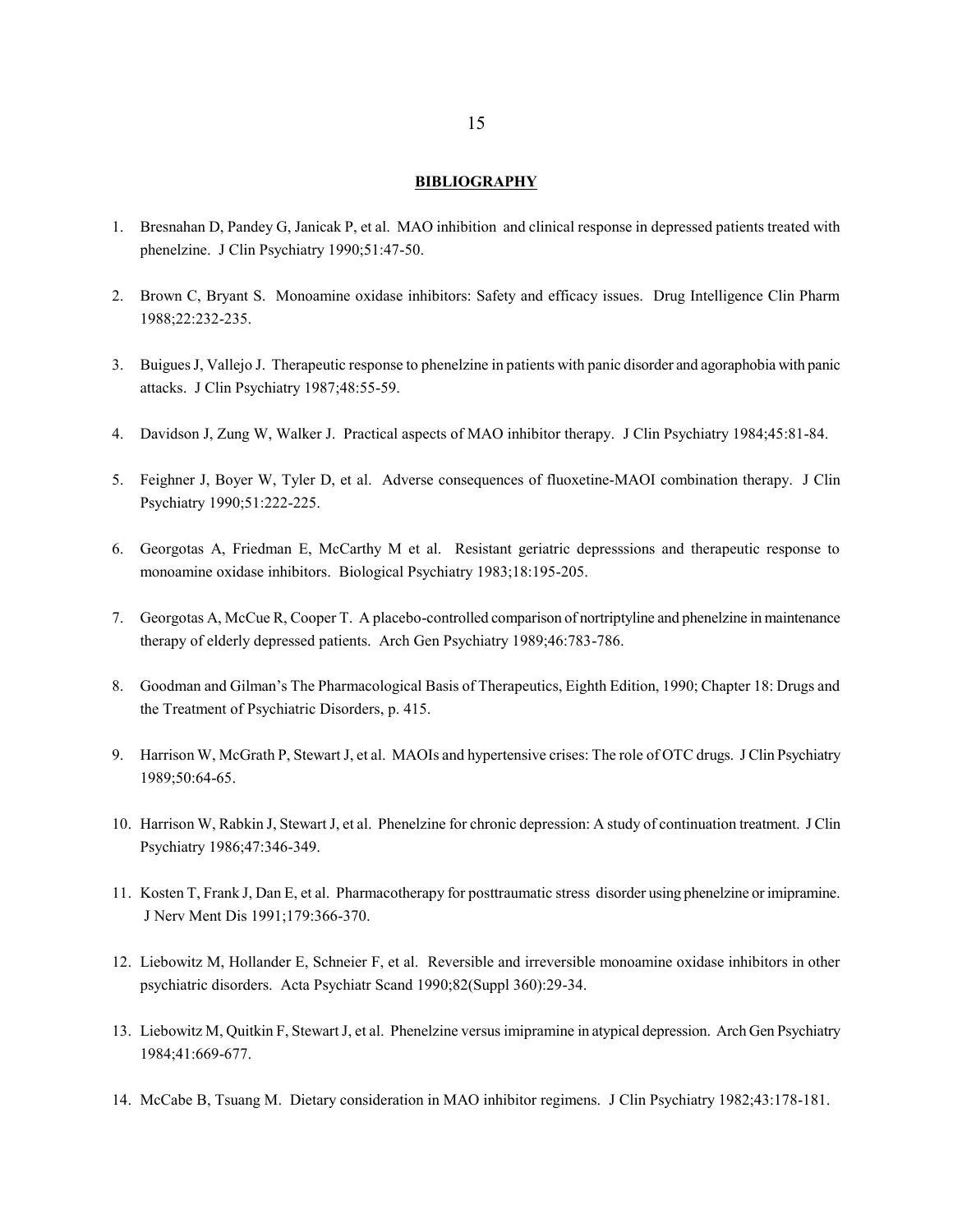- 15. McDaniel K. Review: Clinical pharmacology of monoamine oxidase inhibitors. Clinical Neuropharmacology 1986;9:207-234.
- 16. McGrath P, Stewart J, Harrison W, et al. Phenelzine treatment of melancholia. J Clin Psychiatry 1986;47:420-422
- 17. Moore C. MAOI's: A practical guide to their use. Current Therapeutics 1984;25:27-36.
- 18. Mutschler E, Mohrke W. Kinetics of MAO inhibitors. Mod Probl Pharmacopsychiatry 1983;19:126-134.
- 19. Nies A, Robinson D. Monamine oxidase inhibitors. In: Handbook of Affective Disorders. Paykel E (ed). Guildford Press, New York 1982:246-261.
- 20. Pare C. The present status of monoamine oxidase inhibitors. Brit J Psychiatry 1985;146:576-584.
- 21. Potter W, Rudorfer M, Manji H. Drug therapy: The pharmacologic treatment of depression. New Engl J Med 1991;325:633-642.
- 22. Quitkin F, McGrath P, Stewart J, et al. Atypical depression, panic attacks, and response to imipramine and phenelzine: A replication. Arch Gen Psychiatry 1990;47:935-941.
- 23. Quitkin F, Stewart J, McGrath P, et al. Phenelzine versus imipramine in the treatment of probable atypical depression: Defining syndrome boundaries of selective MAOI responders. Am J Psychiatry 1988;145:306-311.
- 24. Raft D, Davidson J, Wasik J, et al. Relationship between response to phenelzine and MAO inhibition in a clinical trial of phenelzine, amitriptyline, and placebo. Neuropsychobiology 1981;7:122-126.
- 25. Ravaris C, Nies A, Robinson D, et al. A multiple-dose controlled study of phenelzine in depression-anxiety states. Arch Gen Psychiatry 1976;33:347-350.
- 26. Remick R, Froese C, Keller F. Common side effects associated with monoamine oxidase inhibitors. Prog Neuropsychopharmacol Biol Psychiatry 1989;13:497-504.
- 27. Robinson D, Lerfald S, Bennett M, et al. Maintenance therapies in recurrent depression: New findings. Psychopharmacol Bull 1991;27:31-39.
- 28. Robinson D, Nies A, Ravaris C, et al. Clinical pharmacology of phenelzine. Arch Gen Psychiatry 1978;35:629-635.
- 29. Robinson D, Nies A, Ravaris C, et al. The monoamine oxidase inhibitor, phenelzine, in the treatment of depressiveanxiety states. Arch Gen Psychiatry 1973;29:407-413.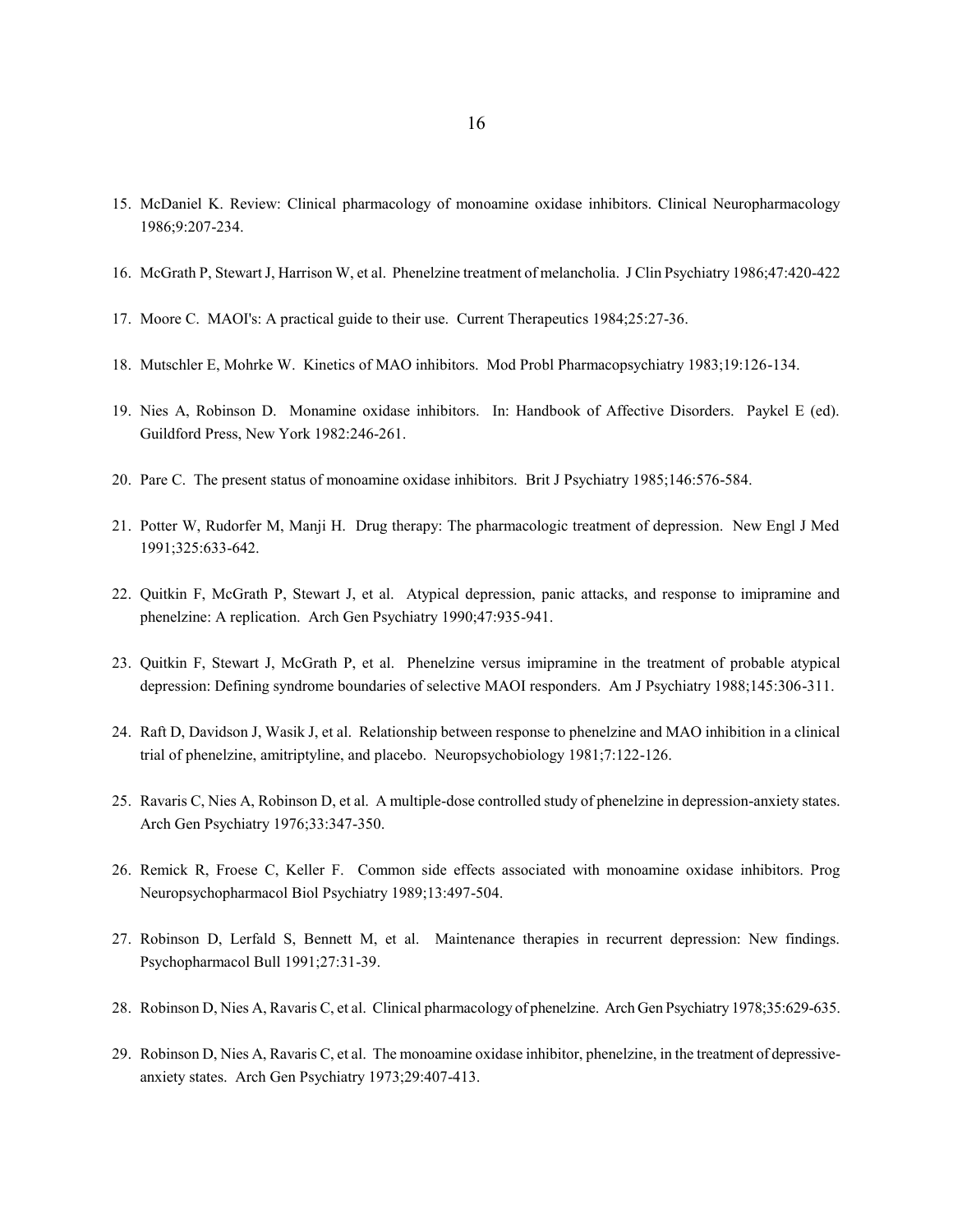- 30. Rowan P, Paykel E, Parker R. Tricyclic antidepressant and MAO inhibitor: Are these differential effects? In: Monamine Oxidase Inhibitors: The State of the Art. Youdim M, Paykel E (ed). Wiley, New York 1981:125-138.
- 31. Sheehan D, Ballenger J, Jacobsen G. Treatment of endogenous anxiety with phobic, hysterical and hypochondriacal symptoms. Arch Gen Psychiatry 1980;37:51-59.
- 32. Solyom L, Heseltine G, McClure D, et al. Behaviour therapy versus drug therapy in the treatment of phobic neurosis. Canadian Psychiat Assoc J 1973;18:25-32.
- 33. Stockley I. Monoamine oxidase inhibitors Part 1: Interactions with sympathomimetic amines. Pharmaceut J 1973;210:590-594.
- 34. Sullivan E, Shulman K. Diet and monoamine oxidase inhibitors: A reexamination. Canadian J Psychiatry 1984;29:707-711.
- 35. Toth B. Tumorigenicity of ß-phenylethylhydrazine sulfate in mice. Cancer Research 1976;36:917- 921.
- 36. Tyrer P, Candy J, Kelly D. A study of the clinical effects of phenelzine and placebo in the treatment of phobic anxiety. Psychopharmacologia (Berl.) 1973;32:237-254.
- 37. Tyrer P, Gardner M, Lambourn J, et al. Clinical and pharmacokinetic factors affecting response to phenelzine. Brit J Psychiatry 1980;136:359-365.
- 38. Walsh B, Gladis M, Roose S, et al. Phenelzine versus placebo in 50 patients with bulimia. Arch Gen Psychiatry 1988;45:471-475.
- 39. White K, Simpson G. The combined use of MAOIs and tricyclics. J Clin Psychiatry 1984;45(7):67-69.
- 40. Zisook S. A clinical overview of monoamine oxidase inhibitors. Psychosomatics 1985;26:240-251.

In-house date of revision : 7th of December 2015 In house reference number: 187465.00 (PCR-15-082)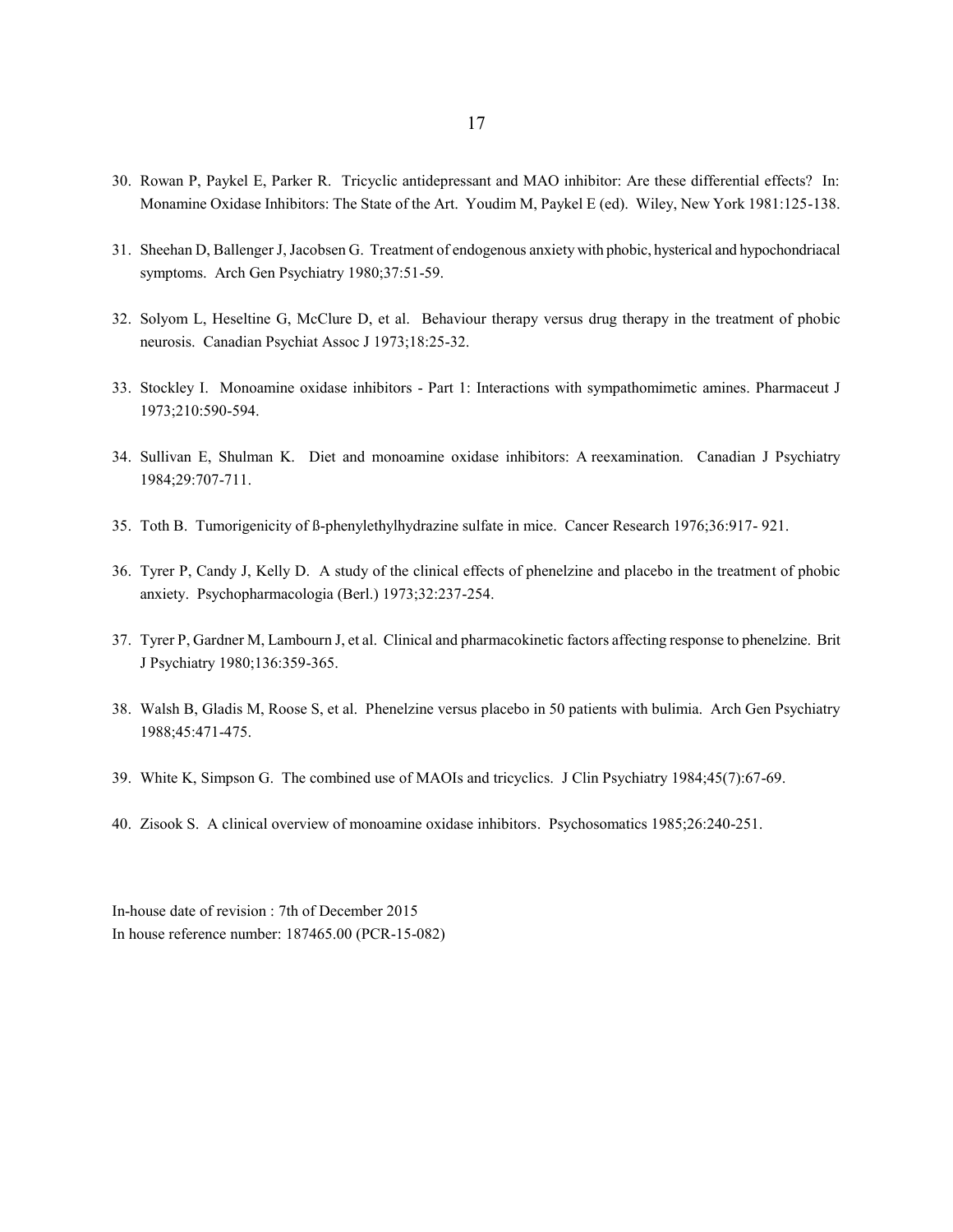# **READ THIS FOR SAFE AND EFFECTIVE USE OF YOUR MEDICINE**

# **PATIENT MEDICATION INFORMATION**

# **Nardil Phenelzine sulfate tablets**

Read this carefully before you start taking **Nardil** and each time you get a refill. This leaflet is a summary and will not tell you everything about this drug. Talk to your healthcare professional about your medical condition and treatment and ask if there is any new information about **Nardil**.

# **What is Nardil used for?**

Nardil is used to treat depression where anxiety or fear is the main symptom and treatment with other drugs has failed. Symptoms of depression include:

- feeling sad, restless, irritable, tired
- change in appetite or weight, difficulty concentrating or sleeping, headaches, unexplained aches and pains

# **How does Nardil work?**

Nardil belongs to a group of antidepressant medicines called monoamine oxidase inhibitors (MAOIs). Nardil works by increasing some chemical messengers (norepinephrine, serotonin and dopamine) found naturally in your brain and other parts of your body.

# **What are the ingredients in Nardil?**

Medicinal ingredients:phenelzine sulfate.

Non-medicinal ingredients: croscarmellose sodium, editate disodium, magnesium stearate, mannitol, opadry orange, povidone.

# **Nardil comes in the following dosage forms:**

15mg tablets.

# **Do not use Nardil if you:**

- are allergic to any of the ingredients in Nardil (please read "What are the ingredients in Nardil?" above)
- have been diagnosed with a growth on the adrenal glands near your kidneys which is causing high blood pressure (phaeochromocytoma)
- have been diagnosed with congestive heart failure
- have or ever have had liver problems
- are taking drugs that affect your nervous system (e.g. amphetamines, cocaine, methylphenidate, dopamine, epinephrine and norepinephrine, methyldopa, L-dopa, L-tryptophan, L-tyrosine and phenylalanine)
- are taking dextromethorphan, guanethidine, reserpine or narcotics.
- consume alcohol. You must **not** drink alcohol while taking Nardil.
- are taking strong pain killers such as meperidine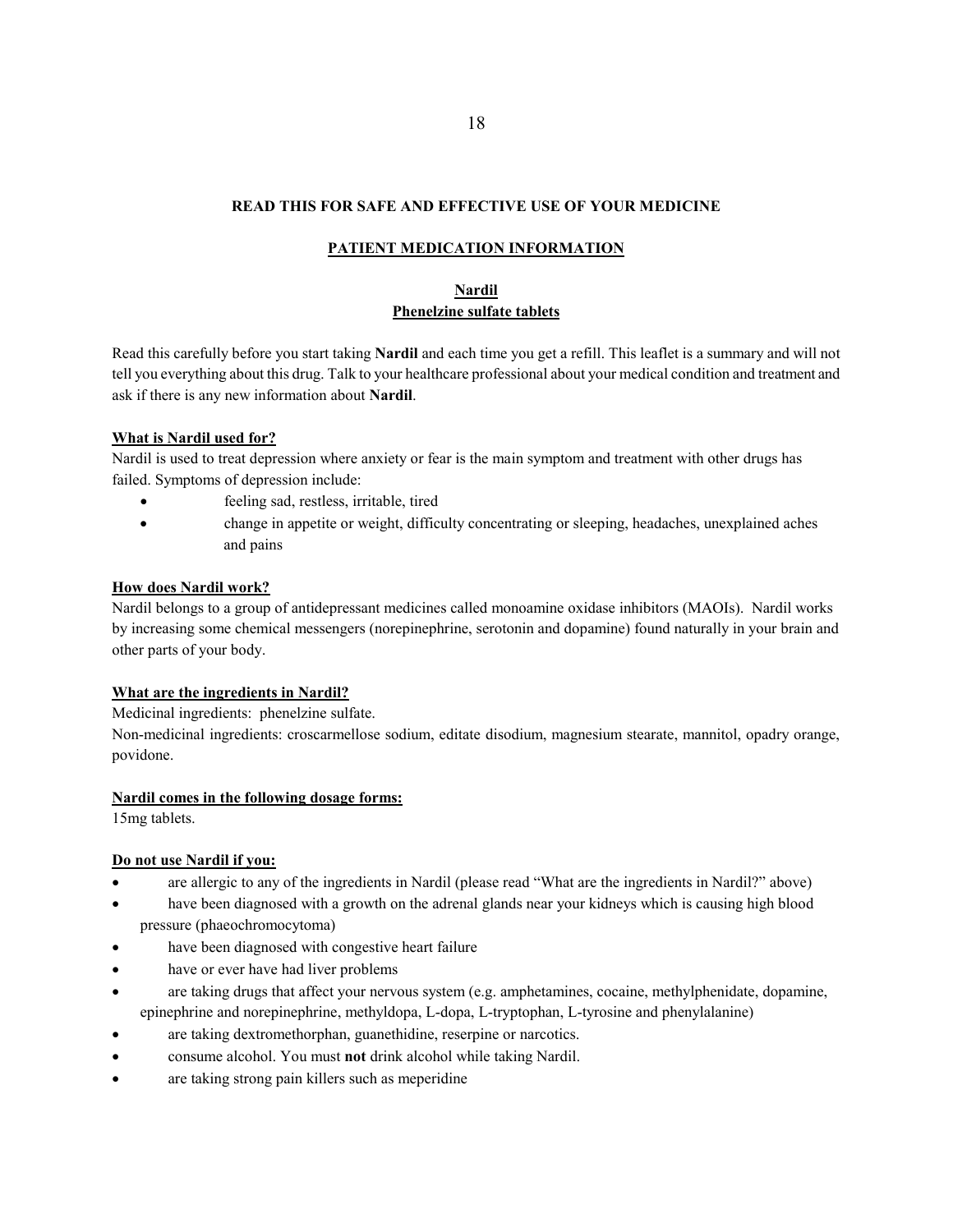are taking or have recently taken other antidepressant drugs (amitriptyline, amitriptyline and amoxapine, carbamazepine, clomipramine, cyclobenzaprine, desipramine, doxepin, imipramine, maprotiline, nortriptyline, protriptyline, trimipramine, buproprion hydrochloride), other MAOIs, Selective Serotonin Reuptake Inhibitors (SSRI e.g. fluoxetine), venlafaxine or dibenzazepine derivatives.

You should wait for at least 5 weeks between stopping the use of fluoxetine and starting the use of NARDIL, and at least 10 days between stopping the use of Nardil and starting the use of fluoxetine or other serotonin re-uptake inhibitors (SSRIs).

are taking or have recently taken a medication to treat anxiety, such as buspirone hydrochloride

You should wait for at least 10 days between stopping the use of Nardil and starting the use of another antidepressant or buspirone hydrochloride or stopping the use of another MAOI and starting the use of Nardil.

have a scheduled surgery

You should stop taking Nardil at least 10 days before the scheduled surgery.

While taking Nardil you should not eat a lot of high protein food that has been aged, fermented, pickled, or smoked; for a detailed list of foods and beverages to avoid, see: "**Other warnings you should know about".**

# **To help avoid side effects and ensure proper use, talk to your healthcare professional before you take Nardil. Talk about any health conditions or problems you may have, including if you:**

- have had seizures or you have epilepsy
- are agitated
- have mania or hypomania (feelings of euphoria, overactive behaviour and thoughts)
- have Schizophrenia
- have diabetes
- are taking sedatives or drugs to help you sleep
- are taking drugs to treat high blood pressure
- are under 16 years of age
- are pregnant or planning to become pregnant. Nardil is not recommended to be used during pregnancy.
- are breast-feeding or planning to breastfeed

# **Other warnings you should know about: Dangerous Increase in Blood Pressure**

The most serious reactions to Nardil involve changes in blood pressure which have caused death. Seek immediate medical attention if you experience the following symptoms: headache at the base of your skull that may travel to the front of your head, irregular heartbeat, neck stiffness or soreness, nausea, vomiting, sweating (sometimes with fever and sometimes with cold, clammy skin), very large pupils, and extreme sensitivity to light. You may feel your heart beating either very fast or abnormally slow and you might also feel pain and tightness in your chest.

Your blood pressure should be checked regularly by your healthcare professional and Nardil should be stopped if you start getting heart palpitations or frequent headaches.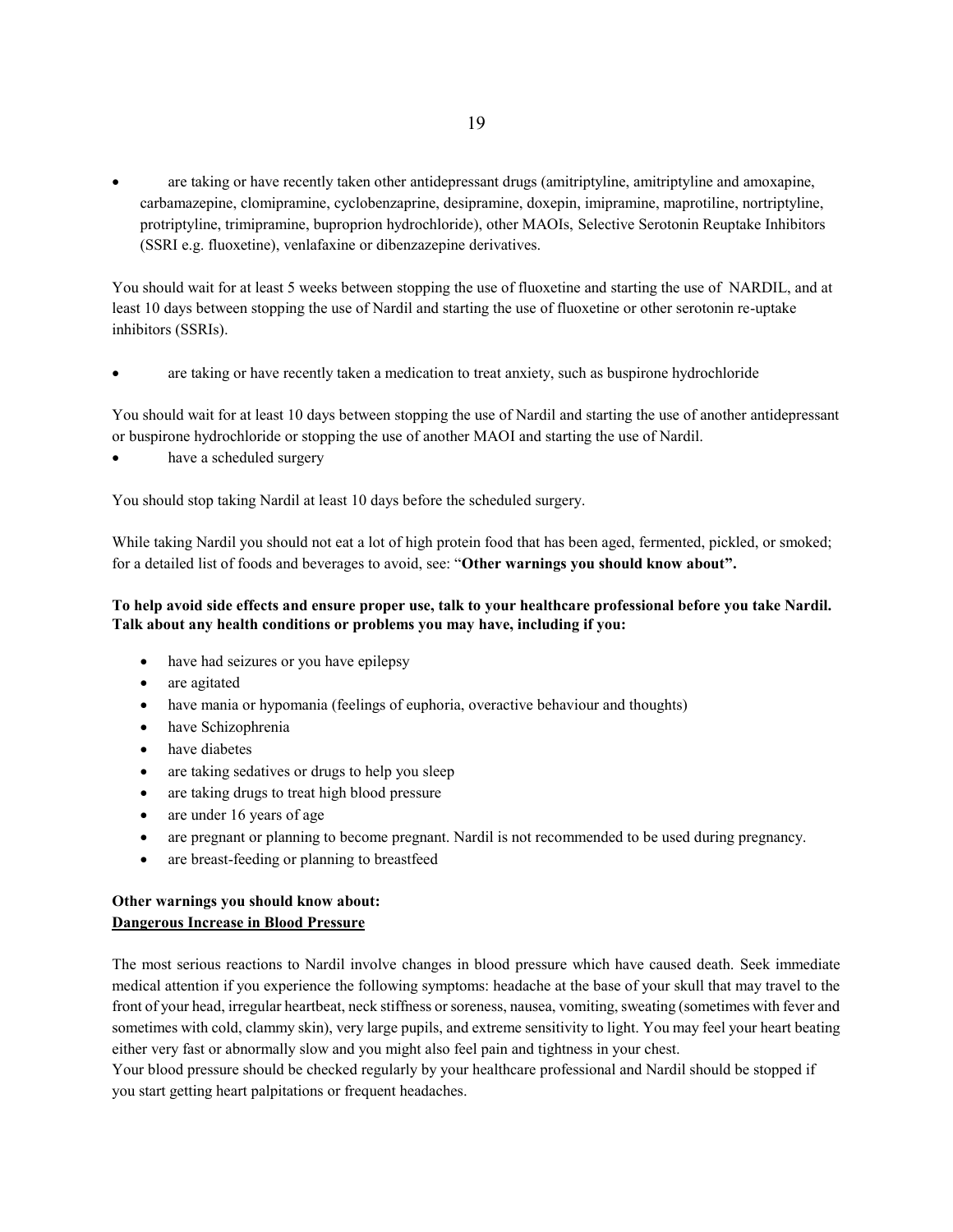# **Angle-Closure Glaucoma**

Nardil can cause an acute attack of glaucoma (increased pressure in the eye). Seek immediate medical attention if you experience eye pain, changes in vision, swelling or redness in or around the eye.

### **Changes in your behaviour and feelings, thoughts and actions about suicide:**

Treatment with these types of medications is most safe and effective when you and your healthcare professional have good communication about how you are feeling. You may find it helpful to tell a relative or close friend that you are depressed or have anxiety disorder. You might ask them to tell you if they think your depression or anxiety is getting worse, or if they are worried about changes in your behaviour.

Some patients may feel worse instead of better when first starting drugs like Nardil or when changing the dose. You may feel more anxious, agitated, hostile, aggressive, impulsive, and feel like you are not yourself or become less inhibited. You may have thoughts of suicide, hurting yourself or other people. Thoughts and actions about suicide can occur especially if you have had thoughts of hurting yourself in the past. These changes in behaviour and feelings can happen in patients of any age treated with Nardil. **If this happens, seek immediate medical help.** Do NOT stop taking Nardil on your own.

# **Driving and Using Machines**

Nardil might cause drowsiness or blurred vision. Do not drive or operate with machines until you know how Nardil affects you.

# **Food and Beverages to Avoid While Taking Nardil**

While taking Nardil, as well as for two weeks after stopping it, you should avoid the following foods, beverages:

- MEAT AND FISH: Pickled herring, liver, dry sausage (including Genoa salami, hard salami, pepperoni and Lebanon bologna)
- VEGETABLES: Broad bean pods (Fava beans) and sauerkraut
- DAIRY PRODUCTS: Cheese, yogurt (cottage cheese and cream cheese are allowed)
- BEVERAGES: Beer and wine, alcohol-free and reduced-alcohol beer and wine products
- MISCELLANEOUS: Yeast extract (including brewer's yeast in large amounts), meat extract, large amounts of chocolate or caffeine

You should also avoid any spoiled or improperly refrigerated, handled or stored protein-rich foods such as meats, fish and dairy products. You should also avoid any food that has been aged, pickled, fermented, or smoked.

# **Tell your healthcare professional about all the medicines you take, including any drugs, vitamins, minerals, natural supplements or alternative medicines.**

# **The following may interact with Nardil:**

- Medications used to treat high blood pressure, including water-pills (diuretics) and beta-blockers
- Medications to treat colds and coughs
- Nasal decongestants (tablets, drops or spray)
- Hay-fever medications
- Sinus medications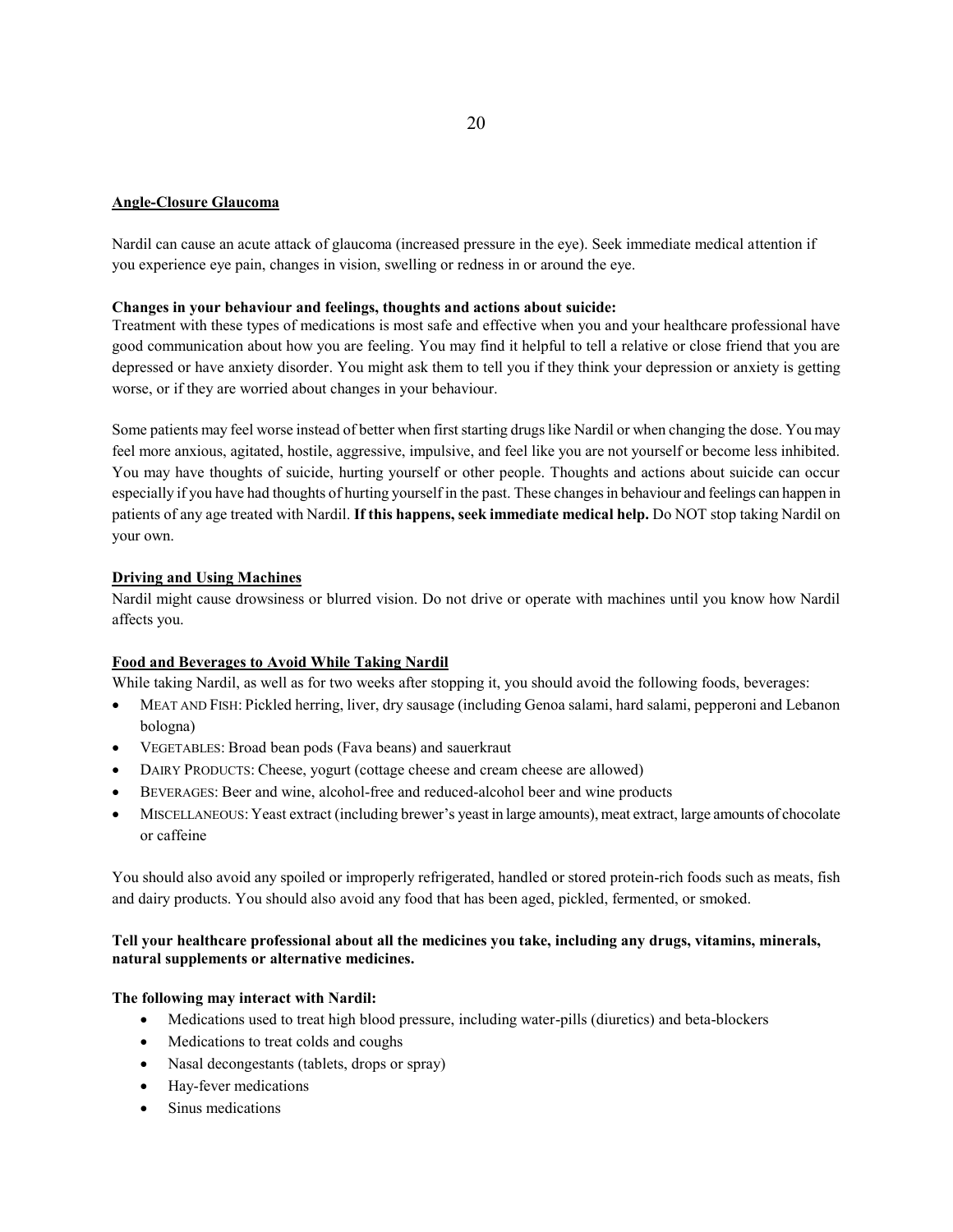- Asthma inhalers
- Medicines used to reduce your appetite
- Weight loss medications

### **For a list of other drugs that must not be taken with Nardil see the "Do not use Nardil if you:" section above.**

# **How to take Nardil:**

Always take Nardil exactly as your healthcare professional told you. You should check with your healthcare professional if you are not sure. Do not change your dose unless your healthcare professional tells you to. Swallow the tablets with some water.

# **Usual adult dose**

The usual starting dose of Nardil is one tablet (15mg) three times a day.

It may take four weeks before you feel the full effect of Nardil.

If your symptoms have not improved after two weeks, your healthcare professional may increase the dose to two tablets two times a day. If necessary, your healthcare professional may increase the dose up to two tablets three times daily. Once Nardil is helping your depression, your healthcare professional may slowly lower the dose. Your maintenance dose may be as low as one tablet every other day.

# **Overdose**

If you think you have taken too much Nardil, contact your healthcare professional, hospital emergency department or regional Poison Control Centre immediately, even if there are no symptoms. Take this leaflet and the pack of tablets along with you, if you can.

# **Missed Dose**

If you miss a dose of Nardil, take your next dose at the usual time and continue taking the tablets according to your healthcare professional's instructions. Do not take a double dose to make up for a forgotten individual dose.

# **If you stop taking Nardil**

Do not stop taking Nardil unless your healthcare professional tells you to. Stopping Nardil can cause nausea, and vomiting and make you feel unwell. If Nardil is stopped suddenly this can cause serious side effects.This may happen one to three days after stopping Nardil and symptoms may include: nightmares, agitation, psychosis (seeing or hearing things that are not there, or believing things which are not true) and fits.

If this happens, tell your healthcare professional immediately.

### **What are possible side effects from using Nardil?**

These are not all the possible side effects you may feel when taking Nardil. If you experience any side effects not listed here, contact your healthcare professional.

Side effects may include: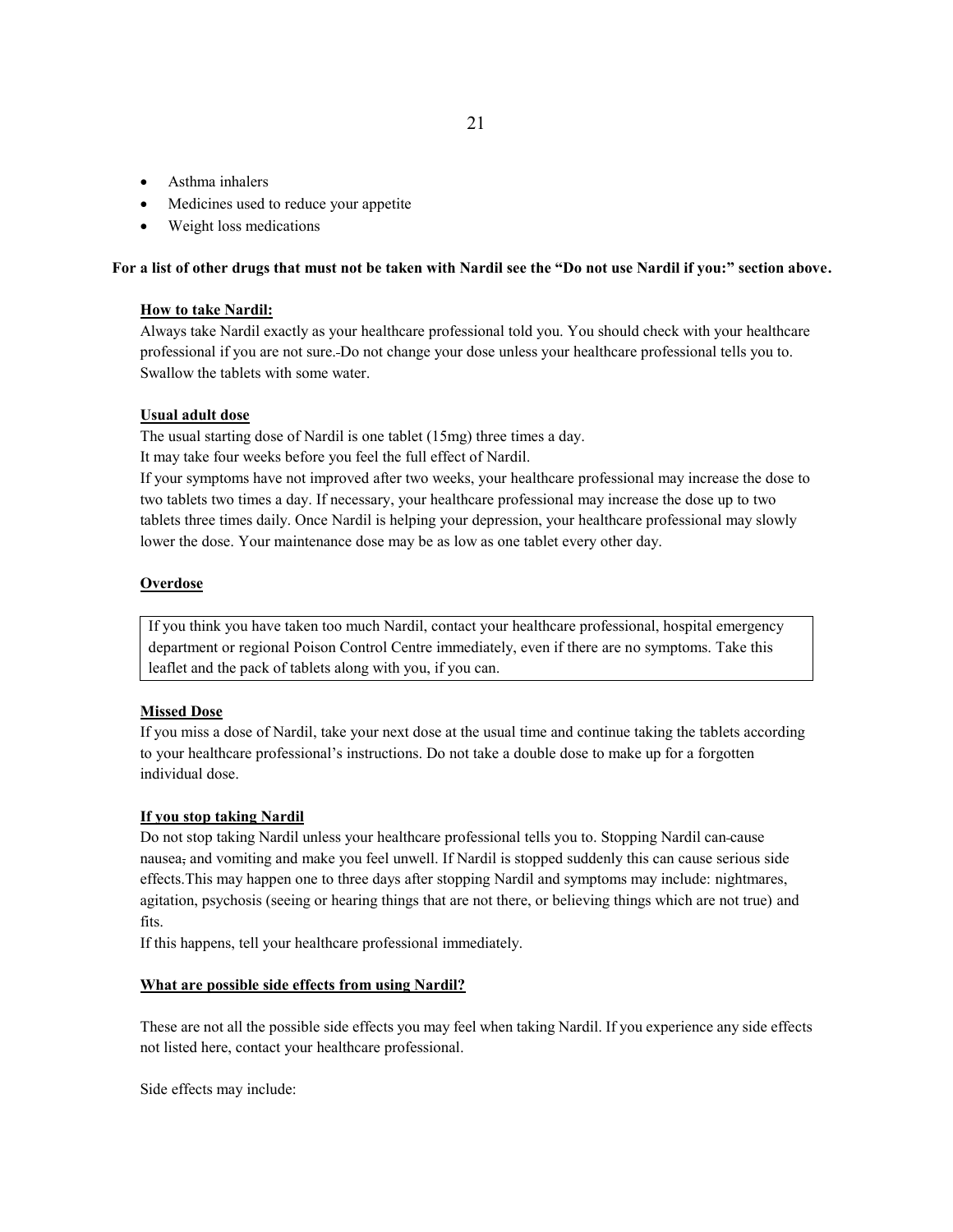- Dizziness
- Headache
- Drowsiness
- Sleep disturbances
- Weakness and feeling tired
- Shaking, twitching, muscle jerking, stronger than normal reflexes
- Constipation, dry mouth, digestion problems
- Weight gain
- Swelling
- Sexual problems such as difficulty to reach orgasm, problems ejaculating and trouble getting or keeping an erection
- Speech changes (repeating the last word of a sentence)
- Feeling tense and nervous, intense feelings of [well-being,](https://en.wikipedia.org/wiki/Well-being) elation, [happiness,](https://en.wikipedia.org/wiki/Happiness) excitement and joy (euphoria)
- Involuntary, rapid and repetitive movement of the eyes
- Tingling or pricking feeling
- Itchiness, skin rash, sweating, blurred vision.
- Uncontrolled body movements.
- Fever with tight muscle.

Nardil can cause abnormal blood test results. Your doctor will decide when to perform blood tests and will interpret the results.

| Serious side effects and what to do about them |                          |                                      |              |                               |
|------------------------------------------------|--------------------------|--------------------------------------|--------------|-------------------------------|
| Symptom / effect                               |                          | Talk to your healthcare professional |              | Stop taking drug and          |
|                                                |                          | Only if severe                       | In all cases | get immediate<br>medical help |
|                                                | <b>Low Blood</b>         |                                      |              |                               |
|                                                | <b>Pressure</b>          |                                      |              |                               |
|                                                | (dizziness, fainting,    |                                      |              |                               |
| Common                                         | lightheadedness.         |                                      |              |                               |
|                                                | May occur when           |                                      |              |                               |
|                                                | you go from lying        |                                      |              |                               |
|                                                | or sitting to            |                                      |              |                               |
|                                                | standing up.)            |                                      |              |                               |
|                                                | <b>Urinary retention</b> |                                      |              |                               |
| Uncommon                                       | (Inability to            |                                      |              |                               |
|                                                | urinate)                 |                                      |              |                               |
|                                                | Glaucoma                 |                                      |              |                               |
|                                                | (increased pressure      |                                      |              |                               |
|                                                | in your eyes, eye        |                                      |              |                               |
|                                                | pain)                    |                                      |              |                               |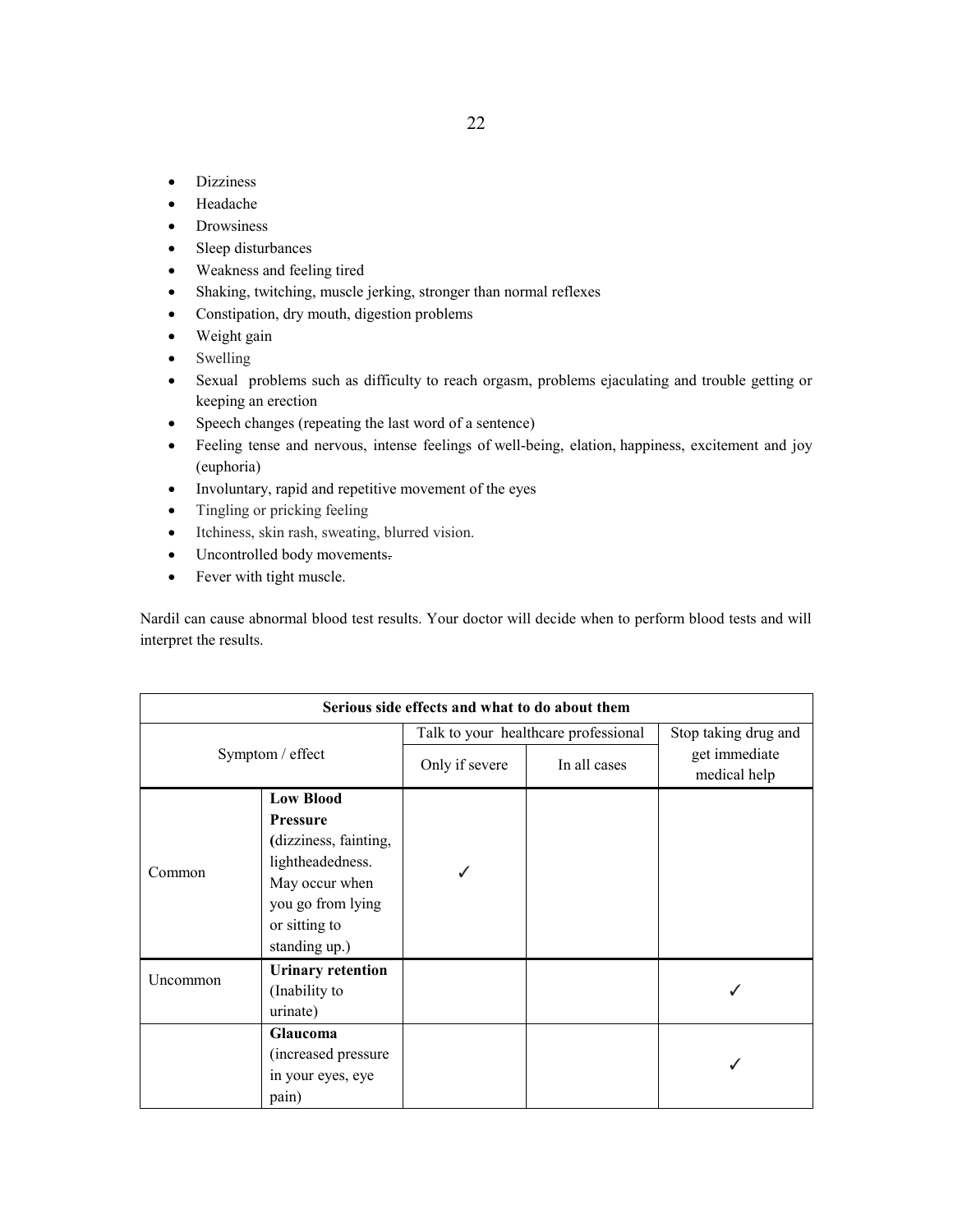|      | <b>High levels of</b>            |  |   |
|------|----------------------------------|--|---|
|      | sodium in the                    |  |   |
|      | blood (thirst)                   |  |   |
| Rare | Shock-like coma                  |  |   |
|      | (Loss of                         |  |   |
|      | consciousness)                   |  |   |
|      | <b>Changes</b> in                |  |   |
|      | behaviour and                    |  |   |
|      | feelings, thoughts               |  |   |
|      | and actions about                |  |   |
|      | suicide: feeling                 |  |   |
|      | angry, aggressive,               |  |   |
|      | worried, agitated,               |  |   |
|      | hostile or<br>impulsive. Feeling |  |   |
|      | violent or suicidal.             |  |   |
|      | Thoughts of hurting              |  |   |
|      | yourself or other                |  |   |
|      | people. Feeling like             |  |   |
|      | you are not yourself             |  |   |
|      | or that you are less             |  |   |
|      | inhibited.                       |  |   |
|      | <b>Serious</b>                   |  |   |
|      | psychological                    |  |   |
|      | problems                         |  |   |
|      | (Disorientation,                 |  |   |
|      | seeing or hearing                |  |   |
|      | things which are                 |  |   |
|      | not there, delusions             |  |   |
|      | and incoherent                   |  |   |
|      | speech)                          |  |   |
|      | <b>Mania</b> reaction            |  |   |
|      | (feelings of extreme             |  |   |
|      | and intense                      |  |   |
|      | happiness,                       |  |   |
|      | irritability,                    |  |   |
|      | aggression,                      |  |   |
|      | increased                        |  |   |
|      | confidence and                   |  |   |
|      | self-esteem,                     |  |   |
|      | reduced need for                 |  |   |
|      | sleep, increased                 |  |   |
|      | talkativeness and                |  |   |
|      | talking very fast,               |  |   |
|      | racing thoughts)                 |  |   |
|      | <b>Convulsions</b>               |  | ✓ |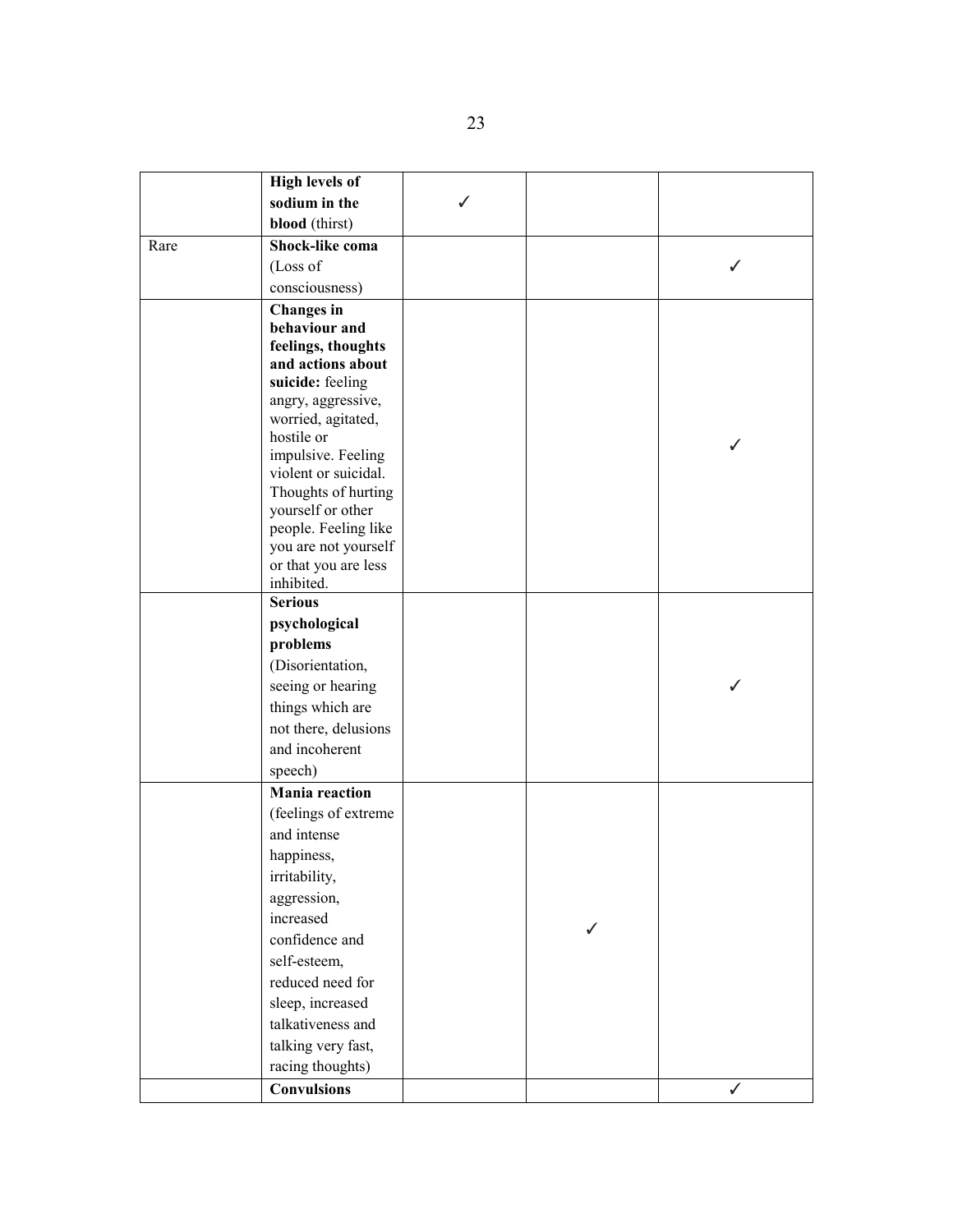| (Seizures or                |   |   |
|-----------------------------|---|---|
| uncontrollable body         |   |   |
| shaking)                    |   |   |
| Transient                   |   |   |
| respiratory and             |   |   |
| cardiovascular              |   |   |
| depression                  |   |   |
| following ECT               |   |   |
| (Temporary heart            |   |   |
| and lung problems           |   |   |
| following                   |   |   |
| electroshock                |   |   |
| therefore                   |   |   |
| <b>Liver problems</b>       |   |   |
| including liver             |   |   |
| failure (Yellowing          |   |   |
| of the skin or eyes,        |   |   |
| dark urine,                 |   |   |
| abdominal pain,             |   |   |
| nausea, vomiting,           |   |   |
| loss of appetite,           |   |   |
| disorientation or           |   |   |
| confusion,                  |   |   |
| sleepiness)                 |   |   |
| <b>Decreased White</b>      |   |   |
| <b>Blood Cells</b>          |   |   |
| (infections, fatigue,       | ∕ |   |
| fever, aches, pains,<br>and |   |   |
| flu-like symptoms)          |   |   |
| Lupus-like                  |   |   |
| syndrome                    |   |   |
| (fever, joint pain          |   |   |
| and swelling,               |   |   |
| generally feeling           |   |   |
| unwell, skin rash)          |   |   |
| Hypermetabolic              |   |   |
| syndrome                    |   |   |
| (high fever, rapid          |   |   |
| heart rate and              |   |   |
| breathing, stiff            |   |   |
| muscles, loss of            |   |   |
| consciousness)              |   |   |
| <b>Edema</b> of the         |   |   |
| glottis (Swollen            |   | ✓ |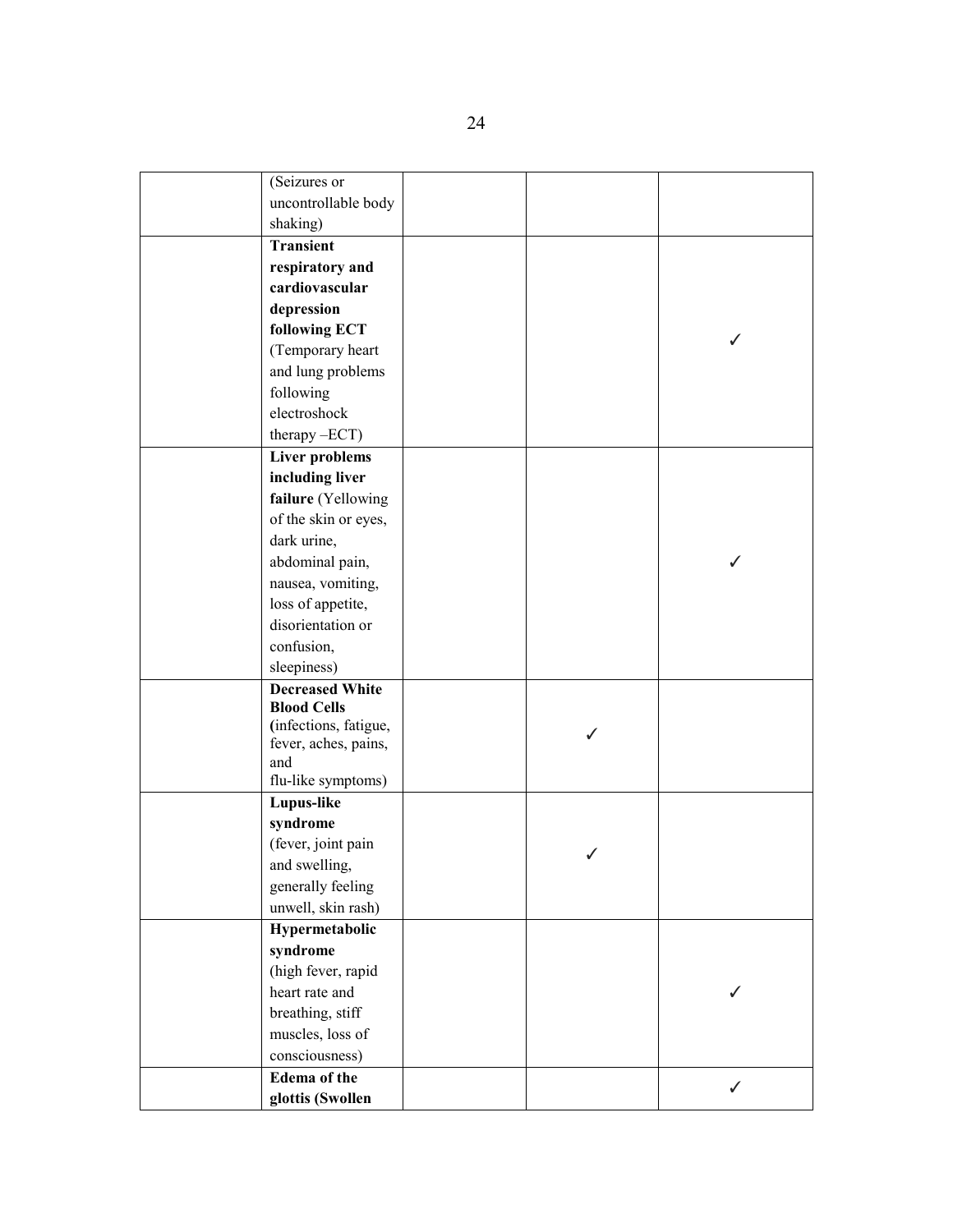| top of the wind      |  |              |
|----------------------|--|--------------|
| pipe)                |  |              |
| (noisy breathing or  |  |              |
| high pitched sound   |  |              |
| when breathing,      |  |              |
| hoarseness,          |  |              |
| shortness of breath, |  |              |
| trouble breathing)   |  |              |
| <b>Dangerous</b>     |  |              |
| increase in blood    |  |              |
| pressure (headache   |  |              |
| at the base of your  |  |              |
| skull that may       |  |              |
| travel to the front  |  |              |
| of your head,        |  |              |
| irregular heartbeat, |  |              |
| neck stiffness or    |  |              |
| soreness, nausea,    |  | $\checkmark$ |
| vomiting, sweating   |  |              |
| (sometimes with      |  |              |
| fever and            |  |              |
| sometimes with       |  |              |
| cold, clammy skin),  |  |              |
| very large pupils,   |  |              |
| extreme sensitivity  |  |              |
| to light, pain and   |  |              |
| tightness in your    |  |              |
| chest)               |  |              |

If you have a troublesome symptom or side effect that is not listed here or becomes bad enough to interfere with your daily activities, talk to your healthcare professional.